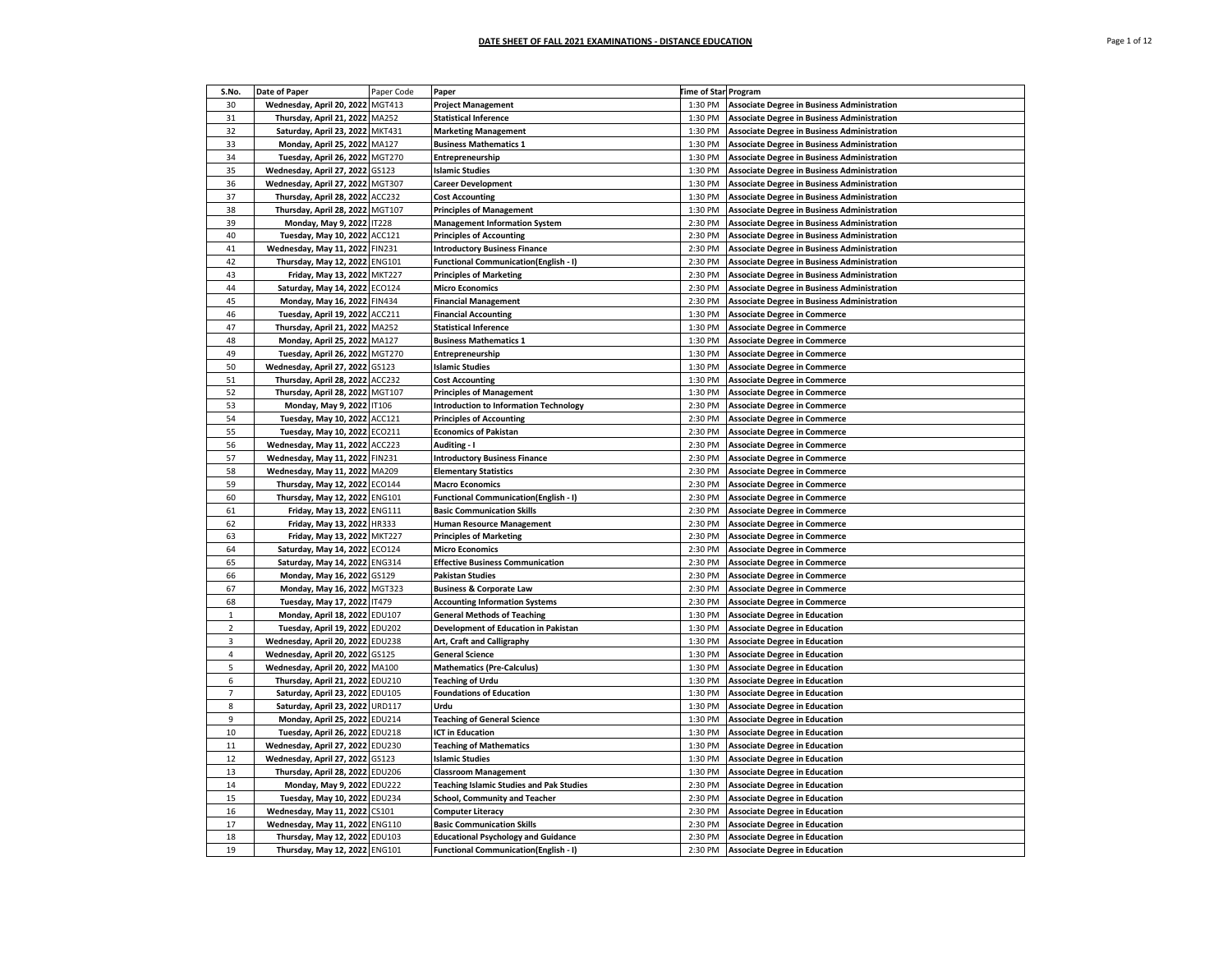| 20  | Thursday, May 12, 2022 GS128     |               | <b>Pakistan Studies</b>                                  | 2:30 PM | <b>Associate Degree in Education</b>              |
|-----|----------------------------------|---------------|----------------------------------------------------------|---------|---------------------------------------------------|
| 21  | Friday, May 13, 2022 EDU228      |               | <b>Teaching of English</b>                               | 2:30 PM | <b>Associate Degree in Education</b>              |
| 22  | Friday, May 13, 2022 ENG111      |               | <b>Basic Communication Skills</b>                        | 2:30 PM | <b>Associate Degree in Education</b>              |
| 23  | Friday, May 13, 2022 GS202       |               | <b>Environmental Studies</b>                             | 2:30 PM | <b>Associate Degree in Education</b>              |
| 24  | Saturday, May 14, 2022 MA111     |               | <b>General Mathematics Statistics</b>                    | 2:30 PM | <b>Associate Degree in Education</b>              |
| 25  | Monday, May 16, 2022 EDU101      |               | <b>Child Development</b>                                 | 2:30 PM | <b>Associate Degree in Education</b>              |
| 26  | Monday, May 16, 2022 EDU224      |               | <b>Classroom Assessment</b>                              | 2:30 PM | <b>Associate Degree in Education</b>              |
| 27  | Monday, May 16, 2022             | GS129         | <b>Pakistan Studies</b>                                  | 2:30 PM | <b>Associate Degree in Education</b>              |
| 28  | Tuesday, May 17, 2022 EDU303     |               | <b>Educational Measurement &amp; Evaluation</b>          | 2:30 PM | <b>Associate Degree in Education</b>              |
| 29  | Tuesday, May 17, 2022 FA109      |               | <b>History of Art</b>                                    | 2:30 PM | <b>Associate Degree in Education</b>              |
| 69  | Wednesday, April 20, 2022        | FA104         | <b>Color Theory</b>                                      | 1:30 PM | <b>Associate Degree in Fine Arts</b>              |
| 70  |                                  | MA100         |                                                          | 1:30 PM |                                                   |
| 71  | Wednesday, April 20, 2022        |               | <b>Mathematics (Pre-Calculus)</b>                        | 1:30 PM | <b>Associate Degree in Fine Arts</b>              |
|     | Thursday, April 21, 2022         | FA107         | <b>Basic Painting</b>                                    |         | <b>Associate Degree in Fine Arts</b>              |
| 72  | Saturday, April 23, 2022 TFD123  |               | Shaping-II                                               | 1:30 PM | <b>Associate Degree in Fine Arts</b>              |
| 73  | Monday, April 25, 2022 FA108     |               | <b>Drafting</b>                                          | 1:30 PM | <b>Associate Degree in Fine Arts</b>              |
| 74  | Monday, April 25, 2022 FA213     |               | Painting - I                                             | 1:30 PM | <b>Associate Degree in Fine Arts</b>              |
| 75  | Wednesday, April 27, 2022 FA211  |               | Drawing - I                                              | 1:30 PM | <b>Associate Degree in Fine Arts</b>              |
| 76  | Wednesday, April 27, 2022 GS123  |               | <b>Islamic Studies</b>                                   | 1:30 PM | <b>Associate Degree in Fine Arts</b>              |
| 77  | Thursday, April 28, 2022 TFD121  |               | Shaping - I                                              | 1:30 PM | <b>Associate Degree in Fine Arts</b>              |
| 78  | Monday, May 9, 2022 IT106        |               | <b>Introduction to Information Technology</b>            | 2:30 PM | <b>Associate Degree in Fine Arts</b>              |
| 79  | Wednesday, May 11, 2022 FA105    |               | <b>Basic Drawing</b>                                     | 2:30 PM | <b>Associate Degree in Fine Arts</b>              |
| 80  | Wednesday, May 11, 2022 TFD241   |               | <b>Digital Design-Corel Draw</b>                         | 2:30 PM | <b>Associate Degree in Fine Arts</b>              |
| 81  | Thursday, May 12, 2022 ENG101    |               | <b>Functional Communication(English - I)</b>             | 2:30 PM | <b>Associate Degree in Fine Arts</b>              |
| 82  | Thursday, May 12, 2022 FA214     |               | Sculpture                                                | 2:30 PM | <b>Associate Degree in Fine Arts</b>              |
| 83  | Friday, May 13, 2022 ENG111      |               | <b>Basic Communication Skills</b>                        | 2:30 PM | <b>Associate Degree in Fine Arts</b>              |
| 84  | Saturday, May 14, 2022 FA106     |               | <b>Materials and Processes</b>                           | 2:30 PM | <b>Associate Degree in Fine Arts</b>              |
| 85  | Monday, May 16, 2022 GS129       |               | <b>Pakistan Studies</b>                                  | 2:30 PM | <b>Associate Degree in Fine Arts</b>              |
| 86  | Tuesday, May 17, 2022 FA109      |               | <b>History of Art</b>                                    | 2:30 PM | <b>Associate Degree in Fine Arts</b>              |
| 87  | Thursday, April 21, 2022         | LIS101        | <b>Information Library &amp; Society</b>                 | 1:30 PM | Associate Degree in Library & Information Science |
| 88  | Wednesday, April 27, 2022        | GS123         | <b>Islamic Studies</b>                                   | 1:30 PM | Associate Degree in Library & Information Science |
| 89  | Monday, May 9, 2022 IT106        |               | <b>Introduction to Information Technology</b>            | 2:30 PM | Associate Degree in Library & Information Science |
| 90  | Thursday, May 12, 2022           | <b>ENG101</b> | <b>Functional Communication(English - I)</b>             | 2:30 PM | Associate Degree in Library & Information Science |
| 91  | Saturday, May 14, 2022           | LIS105        | <b>Basic References to information Sources</b>           | 2:30 PM | Associate Degree in Library & Information Science |
| 92  | Tuesday, May 17, 2022            | LIS103        | <b>Organization of Information</b>                       | 2:30 PM | Associate Degree in Library & Information Science |
| 93  | Wednesday, April 20, 2022        | MA100         | <b>Mathematics (Pre-Calculus)</b>                        | 1:30 PM | <b>Associate Degree in Physical Education</b>     |
| 94  | Wednesday, April 20, 2022 SPE131 |               | <b>Basic Sports Nutrition</b>                            | 1:30 PM | <b>Associate Degree in Physical Education</b>     |
| 95  | Thursday, April 21, 2022         | <b>SSS115</b> | <b>Health Education</b>                                  | 1:30 PM | <b>Associate Degree in Physical Education</b>     |
| 96  | Saturday, April 23, 2022 SSS113  |               | <b>Sports Medicine</b>                                   | 1:30 PM | <b>Associate Degree in Physical Education</b>     |
| 97  | Monday, April 25, 2022 SSS201    |               | <b>Sports Nutrition</b>                                  | 1:30 PM | <b>Associate Degree in Physical Education</b>     |
| 98  | Tuesday, April 26, 2022 ENG334   |               | Academic Writing (English - III)                         | 1:30 PM | <b>Associate Degree in Physical Education</b>     |
| 99  | Wednesday, April 27, 2022        | GS123         | <b>Islamic Studies</b>                                   | 1:30 PM | <b>Associate Degree in Physical Education</b>     |
| 100 | Thursday, April 28, 2022 SPE219  |               | <b>Science of Sports Training and Coaching</b>           | 1:30 PM | <b>Associate Degree in Physical Education</b>     |
| 101 | Thursday, April 28, 2022         | SSS105        | Philosophical of Basis of Physical Education             | 1:30 PM | <b>Associate Degree in Physical Education</b>     |
| 102 | Monday, May 9, 2022 IT106        |               | <b>Introduction to Information Technology</b>            | 2:30 PM | <b>Associate Degree in Physical Education</b>     |
| 103 | Tuesday, May 10, 2022            | MA110         | <b>Mathematics II (Calculus)</b>                         | 2:30 PM | <b>Associate Degree in Physical Education</b>     |
| 104 | Tuesday, May 10, 2022 SPE214     |               | <b>Physical Education for Special Persons</b>            | 2:30 PM | <b>Associate Degree in Physical Education</b>     |
| 105 | Tuesday, May 10, 2022            | <b>SSS205</b> | <b>Trauma and Rehabilitation</b>                         | 2:30 PM | <b>Associate Degree in Physical Education</b>     |
| 106 | Wednesday, May 11, 2022 SSS111   |               | Rules and Techniques of Track & Field                    | 2:30 PM | <b>Associate Degree in Physical Education</b>     |
| 107 | Thursday, May 12, 2022 ENG101    |               | Functional Communication(English - I)                    | 2:30 PM | <b>Associate Degree in Physical Education</b>     |
| 108 | Thursday, May 12, 2022 SPE213    |               | <b>Talent Development &amp; Identification in Sports</b> | 2:30 PM | <b>Associate Degree in Physical Education</b>     |
| 109 | Thursday, May 12, 2022           | <b>SSS203</b> | Test, Measurement and Evaluation in Physical Edu.        | 2:30 PM | <b>Associate Degree in Physical Education</b>     |
| 110 | Friday, May 13, 2022 ENG111      |               | <b>Basic Communication Skills</b>                        | 2:30 PM | <b>Associate Degree in Physical Education</b>     |
| 111 | Friday, May 13, 2022             | SSS107        | Anatomy & Physiology                                     | 2:30 PM | <b>Associate Degree in Physical Education</b>     |
|     |                                  |               |                                                          |         |                                                   |
| 112 | Saturday, May 14, 2022           | MA111         | <b>General Mathematics Statistics</b>                    | 2:30 PM | <b>Associate Degree in Physical Education</b>     |
| 113 | Saturday, May 14, 2022           | SPE118        | <b>Olympic and Re-Creative Sports</b>                    | 2:30 PM | <b>Associate Degree in Physical Education</b>     |
| 114 | Saturday, May 14, 2022 SPE205    |               | Physiotherapy                                            | 2:30 PM | <b>Associate Degree in Physical Education</b>     |
| 115 | Monday, May 16, 2022             | GS129         | <b>Pakistan Studies</b>                                  | 2:30 PM | <b>Associate Degree in Physical Education</b>     |
| 116 | Monday, May 16, 2022 SSS109      |               | <b>Rules and Techniques of Games</b>                     | 2:30 PM | <b>Associate Degree in Physical Education</b>     |
| 117 | Tuesday, May 17, 2022 SPE202     |               | <b>Recreation and Outdoor Pursuits</b>                   | 2:30 PM | <b>Associate Degree in Physical Education</b>     |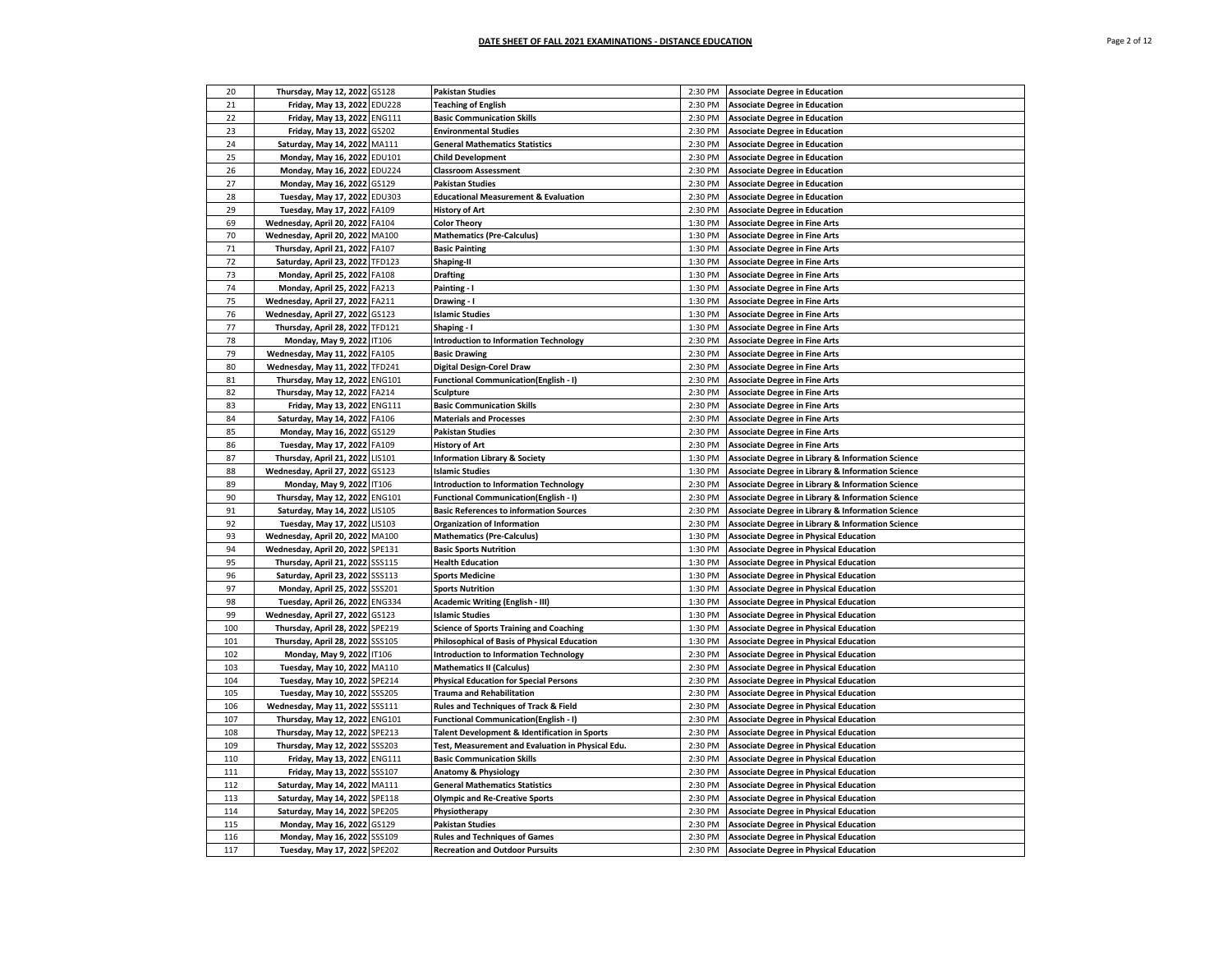| 118        | Wednesday, April 20, 2022 MA100  |               | <b>Mathematics (Pre-Calculus)</b>                                       | 1:30 PM | Associate Degree in Textile & Fashion Designing            |
|------------|----------------------------------|---------------|-------------------------------------------------------------------------|---------|------------------------------------------------------------|
| 119        | Wednesday, April 20, 2022 TFD102 |               | <b>Basic Drawing</b>                                                    | 1:30 PM | <b>Associate Degree in Textile &amp; Fashion Designing</b> |
| 120        | Thursday, April 21, 2022 TFD270  |               | Draping - I                                                             | 1:30 PM | Associate Degree in Textile & Fashion Designing            |
| 121        | Saturday, April 23, 2022         | <b>TFD123</b> | Shaping-II                                                              | 1:30 PM | Associate Degree in Textile & Fashion Designing            |
| 122        | Saturday, April 23, 2022 TFD223  |               | <b>Fashion Design - I</b>                                               | 1:30 PM | <b>Associate Degree in Textile &amp; Fashion Designing</b> |
| 123        | Monday, April 25, 2022 TFD103    |               | <b>Material and Model - I</b>                                           | 1:30 PM | <b>Associate Degree in Textile &amp; Fashion Designing</b> |
| 124        | Monday, April 25, 2022 TFD221    |               | Design History & Theory                                                 | 1:30 PM | <b>Associate Degree in Textile &amp; Fashion Designing</b> |
| 125        | Monday, April 25, 2022           | <b>TFD251</b> | Digital Design - Adobe Photoshop                                        | 1:30 PM | <b>Associate Degree in Textile &amp; Fashion Designing</b> |
| 126        | Tuesday, April 26, 2022 TFD201   |               | <b>Advance Drawing - I</b>                                              | 1:30 PM | <b>Associate Degree in Textile &amp; Fashion Designing</b> |
| 127        | Wednesday, April 27, 2022        | GS123         | <b>Islamic Studies</b>                                                  | 1:30 PM | <b>Associate Degree in Textile &amp; Fashion Designing</b> |
| 128        |                                  | TFD121        | Shaping - I                                                             | 1:30 PM | <b>Associate Degree in Textile &amp; Fashion Designing</b> |
|            | Thursday, April 28, 2022         |               |                                                                         |         |                                                            |
| 129<br>130 | Thursday, April 28, 2022         | <b>TFD215</b> | Pattern                                                                 | 1:30 PM | <b>Associate Degree in Textile &amp; Fashion Designing</b> |
| 131        | Monday, May 9, 2022 IT106        |               | <b>Introduction to Information Technology</b><br>Materials & Model - II | 2:30 PM | <b>Associate Degree in Textile &amp; Fashion Designing</b> |
|            | Monday, May 9, 2022              | <b>TFD127</b> |                                                                         | 2:30 PM | <b>Associate Degree in Textile &amp; Fashion Designing</b> |
| 132        | Wednesday, May 11, 2022          | <b>TFD241</b> | <b>Digital Design-Corel Draw</b>                                        | 2:30 PM | <b>Associate Degree in Textile &amp; Fashion Designing</b> |
| 133        | Wednesday, May 11, 2022 TFD274   |               | Pattern - II                                                            | 2:30 PM | <b>Associate Degree in Textile &amp; Fashion Designing</b> |
| 134        | Thursday, May 12, 2022 ENG101    |               | <b>Functional Communication(English - I)</b>                            | 2:30 PM | <b>Associate Degree in Textile &amp; Fashion Designing</b> |
| 135        | Thursday, May 12, 2022 TFD125    |               | <b>Textile Basics (Design-1)</b>                                        | 2:30 PM | Associate Degree in Textile & Fashion Designing            |
| 136        | Friday, May 13, 2022 ENG111      |               | <b>Basic Communication Skills</b>                                       | 2:30 PM | <b>Associate Degree in Textile &amp; Fashion Designing</b> |
| 137        | Friday, May 13, 2022 TFD308      |               | <b>Textile Designing - II</b>                                           | 2:30 PM | <b>Associate Degree in Textile &amp; Fashion Designing</b> |
| 138        | Saturday, May 14, 2022 ENG314    |               | <b>Effective Business Communication</b>                                 | 2:30 PM | Associate Degree in Textile & Fashion Designing            |
| 139        | Saturday, May 14, 2022           | <b>TFD225</b> | <b>Fashion Design - II</b>                                              | 2:30 PM | Associate Degree in Textile & Fashion Designing            |
| 140        | Monday, May 16, 2022             | GS129         | <b>Pakistan Studies</b>                                                 | 2:30 PM | <b>Associate Degree in Textile &amp; Fashion Designing</b> |
| 141        | Monday, May 16, 2022 TFD100      |               | <b>Basic Sewing</b>                                                     | 2:30 PM | <b>Associate Degree in Textile &amp; Fashion Designing</b> |
| 142        | Tuesday, May 17, 2022 TFD224     |               | Textile Design(Design - II)                                             | 2:30 PM | Associate Degree in Textile & Fashion Designing            |
| 143        | Monday, April 25, 2022           | GS302         | <b>Critical Logic &amp; Thinking</b>                                    | 1:30 PM | <b>Bachelor Business Administration - 2 Years</b>          |
| 144        | Thursday, April 28, 2022 GS309   |               | <b>Introduction to Geography</b>                                        | 1:30 PM | <b>Bachelor Business Administration - 2 Years</b>          |
| 145        | Monday, May 9, 2022              | GS321         | <b>Arabic Language</b>                                                  | 2:30 PM | <b>Bachelor Business Administration - 2 Years</b>          |
| 146        | Wednesday, May 11, 2022          | <b>ENG323</b> | <b>Business Report Writing</b>                                          | 2:30 PM | <b>Bachelor Business Administration - 2 Years</b>          |
| 147        | Friday, May 13, 2022             | HR333         | <b>Human Resource Management</b>                                        | 2:30 PM | <b>Bachelor Business Administration - 2 Years</b>          |
| 148        | Monday, May 16, 2022 MGT323      |               | <b>Business &amp; Corporate Law</b>                                     | 2:30 PM | <b>Bachelor Business Administration - 2 Years</b>          |
| 149        | Monday, April 25, 2022 MA127     |               | <b>Business Mathematics 1</b>                                           | 1:30 PM | Bachelor Business Administration - 2.5 Years               |
| 150        | Thursday, April 28, 2022 MGT107  |               | <b>Principles of Management</b>                                         | 1:30 PM | Bachelor Business Administration - 2.5 Years               |
| 151        | Monday, May 9, 2022 IT106        |               | <b>Introduction to Information Technology</b>                           | 2:30 PM | Bachelor Business Administration - 2.5 Years               |
| 152        | Tuesday, May 10, 2022            | ACC121        | <b>Principles of Accounting</b>                                         | 2:30 PM | Bachelor Business Administration - 2.5 Years               |
| 153        | Wednesday, May 11, 2022 MA209    |               | <b>Elementary Statistics</b>                                            | 2:30 PM | <b>Bachelor Business Administration - 2.5 Years</b>        |
| 154        | Thursday, May 12, 2022 ENG101    |               | <b>Functional Communication(English - I)</b>                            | 2:30 PM | Bachelor Business Administration - 2.5 Years               |
| 155        | Saturday, May 14, 2022 ECO124    |               | <b>Micro Economics</b>                                                  | 2:30 PM | <b>Bachelor Business Administration - 2.5 Years</b>        |
| 156        | Monday, April 18, 2022           | MGT371        | <b>Strategic Management</b>                                             | 1:30 PM | <b>Bachelor of Business Administration</b>                 |
| 157        | Tuesday, April 19, 2022          | ACC211        | <b>Financial Accounting</b>                                             | 1:30 PM | <b>Bachelor of Business Administration</b>                 |
| 158        | Wednesday, April 20, 2022 MGT102 |               | <b>Fundamentals of Business</b>                                         | 1:30 PM | <b>Bachelor of Business Administration</b>                 |
| 159        | Thursday, April 21, 2022 GS303   |               | <b>Muslim Traditions &amp; Culture</b>                                  | 1:30 PM | <b>Bachelor of Business Administration</b>                 |
| 160        | Thursday, April 21, 2022 MA252   |               | <b>Statistical Inference</b>                                            | 1:30 PM | <b>Bachelor of Business Administration</b>                 |
| 161        | Thursday, April 21, 2022         | <b>MKT360</b> | <b>Strategic Marketing</b>                                              | 1:30 PM | <b>Bachelor of Business Administration</b>                 |
| 162        | Saturday, April 23, 2022 HR420   |               | <b>Performance Appraisal</b>                                            | 1:30 PM | <b>Bachelor of Business Administration</b>                 |
| 163        | Saturday, April 23, 2022 IT227   |               | <b>Management Information System</b>                                    | 1:30 PM | <b>Bachelor of Business Administration</b>                 |
| 164        | Saturday, April 23, 2022 MKT431  |               | <b>Marketing Management</b>                                             | 1:30 PM | <b>Bachelor of Business Administration</b>                 |
| 165        | Monday, April 25, 2022           | <b>FIN356</b> | <b>Money &amp; Banking</b>                                              | 1:30 PM | <b>Bachelor of Business Administration</b>                 |
| 166        | Monday, April 25, 2022           | GS302         | <b>Critical Logic &amp; Thinking</b>                                    | 1:30 PM | <b>Bachelor of Business Administration</b>                 |
| 167        | Monday, April 25, 2022           | HR403         | <b>Compensation Management</b>                                          | 1:30 PM | <b>Bachelor of Business Administration</b>                 |
| 168        | Monday, April 25, 2022 MA127     |               | <b>Business Mathematics 1</b>                                           | 1:30 PM | <b>Bachelor of Business Administration</b>                 |
| 169        | Monday, April 25, 2022 MGT442    |               | <b>Humanitarian Logistic Management</b>                                 | 1:30 PM | <b>Bachelor of Business Administration</b>                 |
| 170        | Monday, April 25, 2022 MKT451    |               | <b>Export Marketing</b>                                                 | 1:30 PM | <b>Bachelor of Business Administration</b>                 |
| 171        | Tuesday, April 26, 2022 MGT270   |               | Entrepreneurship                                                        | 1:30 PM | <b>Bachelor of Business Administration</b>                 |
| 172        | Tuesday, April 26, 2022 PSY201   |               | <b>Human Psychology</b>                                                 | 1:30 PM | <b>Bachelor of Business Administration</b>                 |
| 173        | Wednesday, April 27, 2022 GS123  |               | <b>Islamic Studies</b>                                                  | 1:30 PM | <b>Bachelor of Business Administration</b>                 |
| 174        | Wednesday, April 27, 2022 HR311  |               | Human Resource Development                                              | 1:30 PM | <b>Bachelor of Business Administration</b>                 |
| 175        | Wednesday, April 27, 2022 MGT307 |               | <b>Career Development</b>                                               | 1:30 PM | <b>Bachelor of Business Administration</b>                 |
| 176        | Wednesday, April 27, 2022 MKT229 |               | <b>Consumer Behavior</b>                                                | 1:30 PM | <b>Bachelor of Business Administration</b>                 |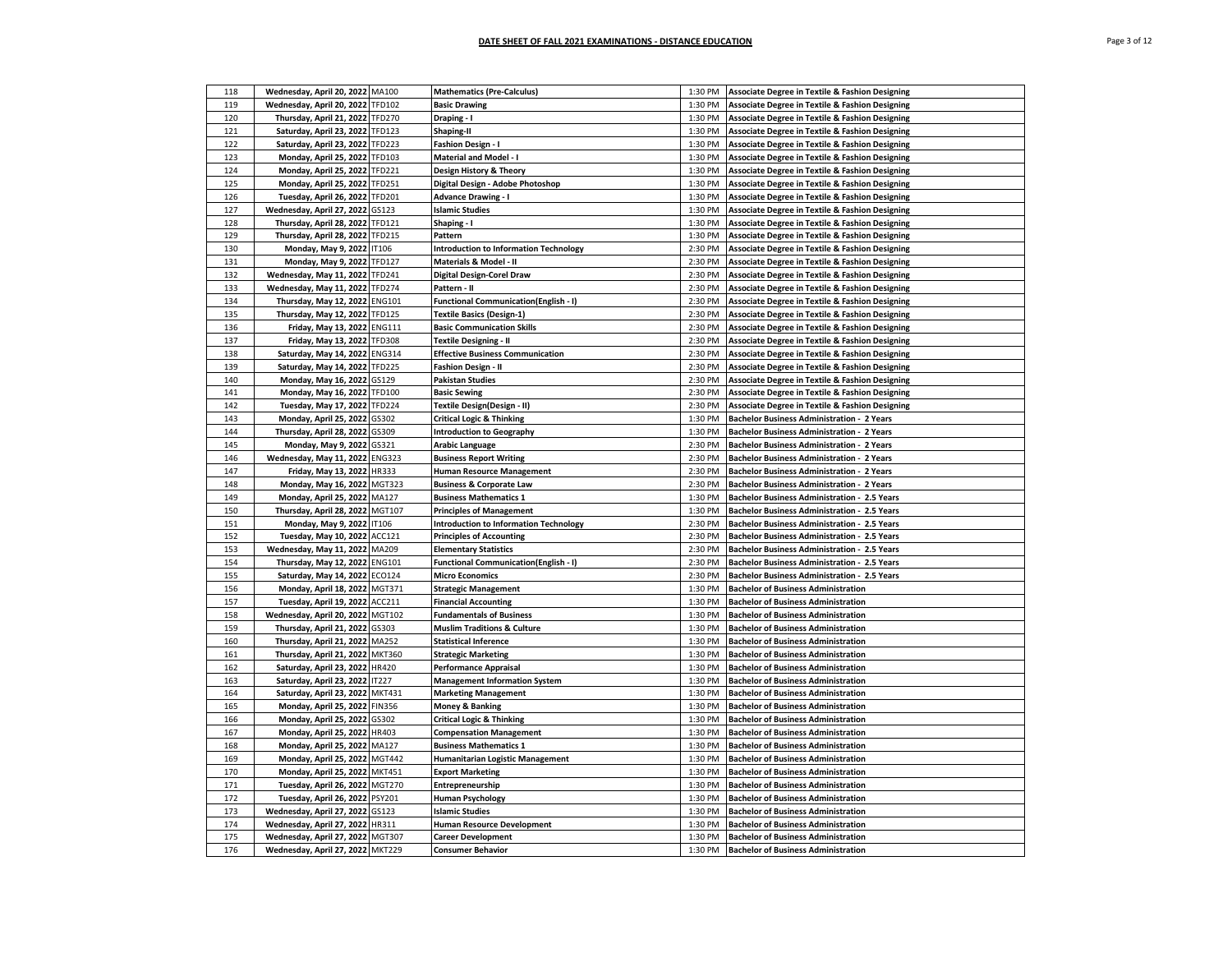| 177 | Wednesday, April 27, 2022 RES379                                     | <b>Research Methods in Business</b>                                | 1:30 PM            | <b>Bachelor of Business Administration</b>                                           |
|-----|----------------------------------------------------------------------|--------------------------------------------------------------------|--------------------|--------------------------------------------------------------------------------------|
| 178 | Thursday, April 28, 2022 ACC232                                      | <b>Cost Accounting</b>                                             | 1:30 PM            | <b>Bachelor of Business Administration</b>                                           |
| 179 | Thursday, April 28, 2022 GS309                                       | <b>Introduction to Geography</b>                                   | 1:30 PM            | <b>Bachelor of Business Administration</b>                                           |
| 180 | Thursday, April 28, 2022 MGT107                                      | <b>Principles of Management</b>                                    | 1:30 PM            | <b>Bachelor of Business Administration</b>                                           |
| 181 | Monday, May 9, 2022 GS321                                            | <b>Arabic Language</b>                                             | 2:30 PM            | <b>Bachelor of Business Administration</b>                                           |
| 182 | Monday, May 9, 2022 IT106                                            | <b>Introduction to Information Technology</b>                      | 2:30 PM            | <b>Bachelor of Business Administration</b>                                           |
| 183 | Monday, May 9, 2022 IT228                                            | <b>Management Information System</b>                               | 2:30 PM            | <b>Bachelor of Business Administration</b>                                           |
| 184 | Tuesday, May 10, 2022 ACC121                                         | <b>Principles of Accounting</b>                                    | 2:30 PM            | <b>Bachelor of Business Administration</b>                                           |
| 185 | Tuesday, May 10, 2022 ECO211                                         | <b>Economics of Pakistan</b>                                       | 2:30 PM            | <b>Bachelor of Business Administration</b>                                           |
| 186 | Tuesday, May 10, 2022 FIN335                                         | <b>International Banking</b>                                       | 2:30 PM            | <b>Bachelor of Business Administration</b>                                           |
| 187 | Tuesday, May 10, 2022 MGT305                                         | <b>Production &amp; Operations Management</b>                      | 2:30 PM            | <b>Bachelor of Business Administration</b>                                           |
| 188 | Tuesday, May 10, 2022 MGT434                                         | <b>Purchasing &amp; Supply Chain Management</b>                    | 2:30 PM            | <b>Bachelor of Business Administration</b>                                           |
| 189 | Wednesday, May 11, 2022 ENG110                                       | <b>Basic Communication Skills</b>                                  | 2:30 PM            | <b>Bachelor of Business Administration</b>                                           |
| 190 | Wednesday, May 11, 2022 FIN231                                       | <b>Introductory Business Finance</b>                               | 2:30 PM            | <b>Bachelor of Business Administration</b>                                           |
| 191 |                                                                      |                                                                    |                    |                                                                                      |
| 192 | Wednesday, May 11, 2022 MA209                                        | <b>Elementary Statistics</b>                                       | 2:30 PM            | <b>Bachelor of Business Administration</b>                                           |
|     | Thursday, May 12, 2022 ECO144                                        | <b>Macro Economics</b>                                             | 2:30 PM            | <b>Bachelor of Business Administration</b>                                           |
| 193 | Thursday, May 12, 2022 ENG101                                        | <b>Functional Communication(English - I)</b>                       | 2:30 PM            | <b>Bachelor of Business Administration</b>                                           |
| 194 | Thursday, May 12, 2022 GS324                                         | Sociology                                                          | 2:30 PM            | <b>Bachelor of Business Administration</b>                                           |
| 195 | Thursday, May 12, 2022 MA130                                         | <b>Business Mathematics II</b>                                     | 2:30 PM            | <b>Bachelor of Business Administration</b>                                           |
| 196 | Thursday, May 12, 2022 MGT345                                        | <b>Organizational Behavior</b>                                     | 2:30 PM            | <b>Bachelor of Business Administration</b>                                           |
| 197 | Thursday, May 12, 2022 SE468                                         | <b>Software Project Management</b>                                 | 2:30 PM            | <b>Bachelor of Business Administration</b>                                           |
| 198 | Friday, May 13, 2022 ENG111                                          | <b>Basic Communication Skills</b>                                  | 2:30 PM            | <b>Bachelor of Business Administration</b>                                           |
| 199 | Friday, May 13, 2022 GS312                                           | <b>Modern Political Thought</b>                                    | 2:30 PM            | <b>Bachelor of Business Administration</b>                                           |
| 200 | Friday, May 13, 2022 HR333                                           | <b>Human Resource Management</b>                                   | 2:30 PM            | <b>Bachelor of Business Administration</b>                                           |
| 201 | Friday, May 13, 2022 HR356                                           | Leadership & Team Management                                       | 2:30 PM            | <b>Bachelor of Business Administration</b>                                           |
| 202 | Friday, May 13, 2022 MKT227                                          | <b>Principles of Marketing</b>                                     | 2:30 PM            | <b>Bachelor of Business Administration</b>                                           |
| 203 | Saturday, May 14, 2022 ECO124                                        | <b>Micro Economics</b>                                             | 2:30 PM            | <b>Bachelor of Business Administration</b>                                           |
| 204 | Saturday, May 14, 2022 MGT438                                        | Logistic Planning & Management                                     | 2:30 PM            | <b>Bachelor of Business Administration</b>                                           |
| 205 | Monday, May 16, 2022 ENG322                                          | <b>Technical Report Writing</b>                                    | 2:30 PM            | <b>Bachelor of Business Administration</b>                                           |
| 206 | Monday, May 16, 2022 FIN434                                          | <b>Financial Management</b>                                        | 2:30 PM            | <b>Bachelor of Business Administration</b>                                           |
| 207 | Monday, May 16, 2022 GS129                                           | <b>Pakistan Studies</b>                                            | 2:30 PM            | <b>Bachelor of Business Administration</b>                                           |
| 208 | Monday, May 16, 2022 GS240                                           | <b>Values, Ethics and Society</b>                                  | 2:30 PM            | <b>Bachelor of Business Administration</b>                                           |
| 209 | Monday, May 16, 2022 MGT323                                          | <b>Business &amp; Corporate Law</b>                                | 2:30 PM            | <b>Bachelor of Business Administration</b>                                           |
| 210 | Monday, May 16, 2022 MKT455                                          | <b>Marketing Research</b>                                          | 2:30 PM            | <b>Bachelor of Business Administration</b>                                           |
| 211 | Tuesday, May 17, 2022 GS422                                          | <b>Professional Ethics</b>                                         | 2:30 PM            | <b>Bachelor of Business Administration</b>                                           |
| 212 | Friday, May 13, 2022 SBE306                                          | <b>Functional English</b>                                          | 2:30 PM            | <b>Bachelor of Education</b>                                                         |
| 213 | Monday, April 18, 2022 EDU307                                        | <b>Curriculum Development and Implementation</b>                   | 1:30 PM            | <b>Bachelor of Education (1.5 Years)</b>                                             |
| 214 | Tuesday, April 19, 2022 EDU408                                       | <b>Educational Statistics</b>                                      | 1:30 PM            | <b>Bachelor of Education (1.5 Years)</b>                                             |
| 215 | Wednesday, April 20, 2022 EDU327                                     | <b>Islamic System of Education</b>                                 | 1:30 PM            | <b>Bachelor of Education (1.5 Years)</b>                                             |
| 216 | Thursday, April 21, 2022 EDU329                                      | Education in Pakistan: Problems, Issues & trends                   | 1:30 PM            | <b>Bachelor of Education (1.5 Years)</b>                                             |
| 217 | Saturday, April 23, 2022 EDU312                                      | <b>General Methods of Teaching</b>                                 | 1:30 PM            | <b>Bachelor of Education (1.5 Years)</b>                                             |
| 218 | Tuesday, April 26, 2022 EDU322                                       | <b>Secondary Education</b>                                         | 1:30 PM            | <b>Bachelor of Education (1.5 Years)</b>                                             |
| 219 | Tuesday, April 26, 2022 EDU328                                       | <b>Broadcast Media</b>                                             | 1:30 PM            | <b>Bachelor of Education (1.5 Years)</b>                                             |
| 220 |                                                                      |                                                                    |                    |                                                                                      |
| 221 | Wednesday, April 27, 2022 EDU326<br>Wednesday, April 27, 2022 EDU406 | <b>Computer in Education</b><br><b>Professionalism in Teaching</b> | 1:30 PM<br>1:30 PM | <b>Bachelor of Education (1.5 Years)</b><br><b>Bachelor of Education (1.5 Years)</b> |
| 222 |                                                                      |                                                                    | 1:30 PM            | <b>Bachelor of Education (1.5 Years)</b>                                             |
|     | Thursday, April 28, 2022 EDU321                                      | <b>Critical Thinking &amp; Reflective Practices</b>                |                    |                                                                                      |
| 223 | Monday, May 9, 2022 EDU324                                           | <b>Educational Technology</b>                                      | 2:30 PM            | <b>Bachelor of Education (1.5 Years)</b>                                             |
| 224 | Monday, May 9, 2022 EDU410                                           | <b>Educational Psychology</b>                                      | 2:30 PM            | <b>Bachelor of Education (1.5 Years)</b>                                             |
| 225 | Tuesday, May 10, 2022 EDU316                                         | <b>Human Development &amp; Learning</b>                            | 2:30 PM            | <b>Bachelor of Education (1.5 Years)</b>                                             |
| 226 | Wednesday, May 11, 2022 EDU300                                       | <b>Foundations of Education</b>                                    | 2:30 PM            | <b>Bachelor of Education (1.5 Years)</b>                                             |
| 227 | Thursday, May 12, 2022 EDU325                                        | <b>Teacher Education in Pakistan</b>                               | 2:30 PM            | <b>Bachelor of Education (1.5 Years)</b>                                             |
| 228 | Friday, May 13, 2022 EDU404                                          | Citizenship Education & Community Engagement                       | 2:30 PM            | <b>Bachelor of Education (1.5 Years)</b>                                             |
| 229 | Saturday, May 14, 2022 EDU309                                        | <b>Educational Research</b>                                        | 2:30 PM            | <b>Bachelor of Education (1.5 Years)</b>                                             |
| 230 | Saturday, May 14, 2022 EDU330                                        | <b>Non Broadcast Media</b>                                         | 2:30 PM            | <b>Bachelor of Education (1.5 Years)</b>                                             |
| 231 | Monday, May 16, 2022 EDU402                                          | <b>Educational Leadership &amp; Management</b>                     | 2:30 PM            | <b>Bachelor of Education (1.5 Years)</b>                                             |
| 232 | Tuesday, May 17, 2022 EDU303                                         | <b>Educational Measurement &amp; Evaluation</b>                    | 2:30 PM            | <b>Bachelor of Education (1.5 Years)</b>                                             |
| 233 | Monday, April 18, 2022 EDU107                                        | <b>General Methods of Teaching</b>                                 | 1:30 PM            | <b>Bachelor of Education (2.5 Years)</b>                                             |
| 234 | Tuesday, April 19, 2022 EDU202                                       | Development of Education in Pakistan                               | 1:30 PM            | <b>Bachelor of Education (2.5 Years)</b>                                             |
| 235 | Wednesday, April 20, 2022 EDU238                                     | Art, Craft and Calligraphy                                         | 1:30 PM            | <b>Bachelor of Education (2.5 Years)</b>                                             |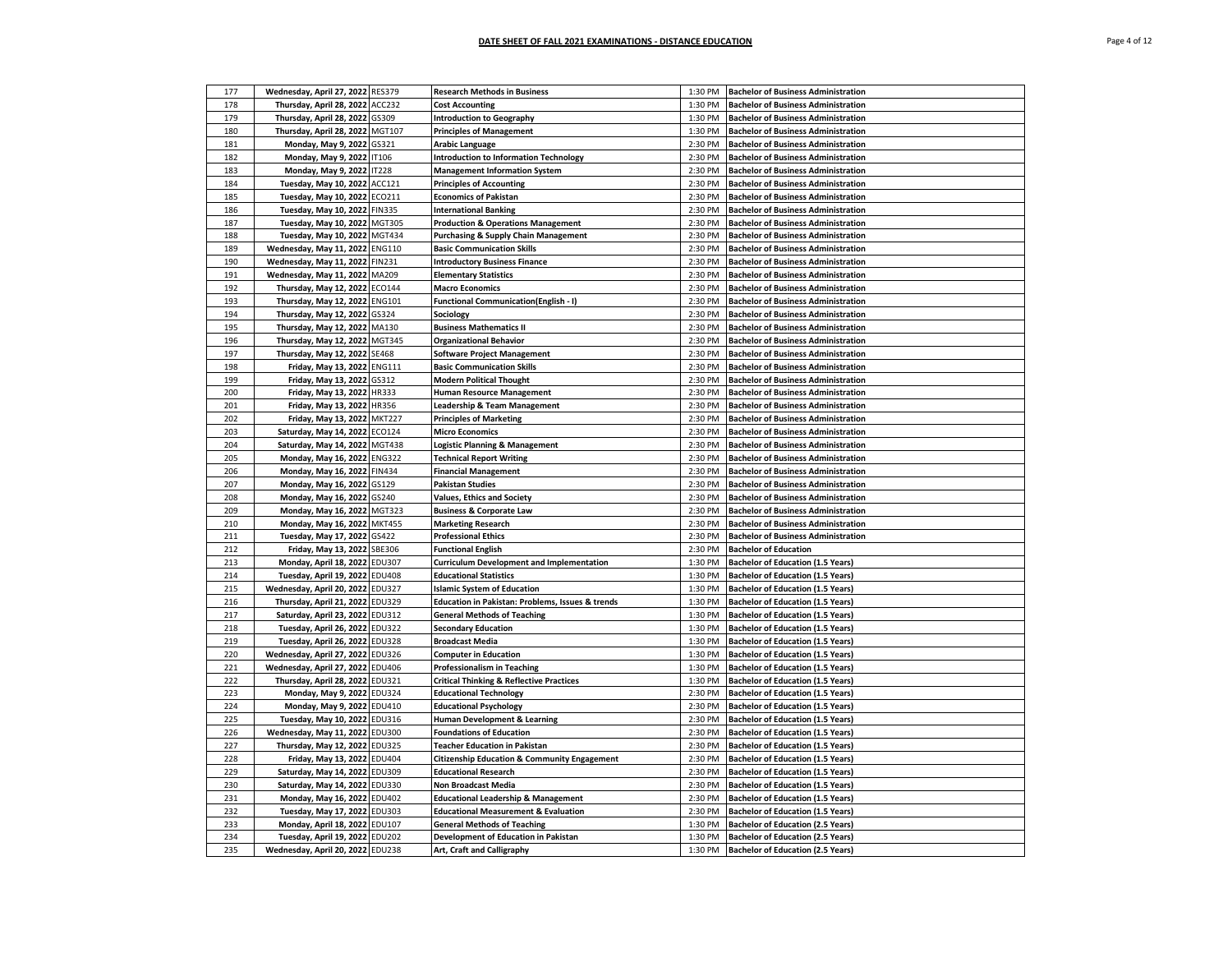| 236 | Thursday, April 21, 2022 EDU210  |               | <b>Teaching of Urdu</b>                           | 1:30 PM | <b>Bachelor of Education (2.5 Years)</b>                               |
|-----|----------------------------------|---------------|---------------------------------------------------|---------|------------------------------------------------------------------------|
| 237 | Saturday, April 23, 2022 EDU105  |               | <b>Foundations of Education</b>                   | 1:30 PM | <b>Bachelor of Education (2.5 Years)</b>                               |
| 238 | Saturday, April 23, 2022 URD117  |               | Urdu                                              | 1:30 PM | <b>Bachelor of Education (2.5 Years)</b>                               |
| 239 | Monday, April 25, 2022 EDU214    |               | <b>Teaching of General Science</b>                | 1:30 PM | <b>Bachelor of Education (2.5 Years)</b>                               |
| 240 | Tuesday, April 26, 2022 EDU218   |               | <b>ICT in Education</b>                           | 1:30 PM | <b>Bachelor of Education (2.5 Years)</b>                               |
| 241 | Tuesday, April 26, 2022 EDU322   |               | <b>Secondary Education</b>                        | 1:30 PM | <b>Bachelor of Education (2.5 Years)</b>                               |
| 242 | Tuesday, April 26, 2022 ENG334   |               | Academic Writing (English - III)                  | 1:30 PM | <b>Bachelor of Education (2.5 Years)</b>                               |
|     |                                  |               |                                                   |         |                                                                        |
| 243 | Wednesday, April 27, 2022 EDU230 |               | <b>Teaching of Mathematics</b>                    | 1:30 PM | <b>Bachelor of Education (2.5 Years)</b>                               |
| 244 | Wednesday, April 27, 2022 EDU326 |               | <b>Computer in Education</b>                      | 1:30 PM | <b>Bachelor of Education (2.5 Years)</b>                               |
| 245 | Thursday, April 28, 2022 EDU110  |               | <b>Guidance &amp; Counseling</b>                  | 1:30 PM | <b>Bachelor of Education (2.5 Years)</b>                               |
| 246 | Thursday, April 28, 2022 EDU206  |               | <b>Classroom Management</b>                       | 1:30 PM | <b>Bachelor of Education (2.5 Years)</b>                               |
| 247 | Thursday, April 28, 2022         | <b>EDU412</b> | <b>Comparative Education</b>                      | 1:30 PM | <b>Bachelor of Education (2.5 Years)</b>                               |
| 248 | Monday, May 9, 2022              | <b>EDU222</b> | <b>Teaching Islamic Studies and Pak Studies</b>   | 2:30 PM | <b>Bachelor of Education (2.5 Years)</b>                               |
| 249 | Monday, May 9, 2022              | EDU410        | <b>Educational Psychology</b>                     | 2:30 PM | <b>Bachelor of Education (2.5 Years)</b>                               |
| 250 | Tuesday, May 10, 2022 EDU234     |               | <b>School, Community and Teacher</b>              | 2:30 PM | <b>Bachelor of Education (2.5 Years)</b>                               |
| 251 | Tuesday, May 10, 2022 EDU415     |               | <b>Teaching of Lieracy Skills</b>                 | 2:30 PM | <b>Bachelor of Education (2.5 Years)</b>                               |
| 252 | Wednesday, May 11, 2022 CS101    |               | <b>Computer Literacy</b>                          | 2:30 PM | <b>Bachelor of Education (2.5 Years)</b>                               |
| 253 | Thursday, May 12, 2022 ENG101    |               | Functional Communication(English - I)             | 2:30 PM | <b>Bachelor of Education (2.5 Years)</b>                               |
| 254 | Friday, May 13, 2022 EDU228      |               | <b>Teaching of English</b>                        | 2:30 PM | <b>Bachelor of Education (2.5 Years)</b>                               |
| 255 | Saturday, May 14, 2022 EDU309    |               | <b>Educational Research</b>                       | 2:30 PM | <b>Bachelor of Education (2.5 Years)</b>                               |
| 256 | Saturday, May 14, 2022 MA111     |               | <b>General Mathematics Statistics</b>             | 2:30 PM | <b>Bachelor of Education (2.5 Years)</b>                               |
| 257 | Monday, May 16, 2022 EDU101      |               | <b>Child Development</b>                          | 2:30 PM | <b>Bachelor of Education (2.5 Years)</b>                               |
| 258 | Monday, May 16, 2022 EDU224      |               | <b>Classroom Assessment</b>                       | 2:30 PM | <b>Bachelor of Education (2.5 Years)</b>                               |
| 259 | Tuesday, May 17, 2022 EDU303     |               | <b>Educational Measurement &amp; Evaluation</b>   | 2:30 PM | <b>Bachelor of Education (2.5 Years)</b>                               |
| 260 | Tuesday, May 17, 2022 EDU425     |               | <b>Curriculum Development &amp; Instruction</b>   | 2:30 PM | <b>Bachelor of Education (2.5 Years)</b>                               |
| 261 | Tuesday, May 17, 2022 EDU426     |               | <b>Teaching Strategies</b>                        | 2:30 PM | <b>Bachelor of Education (2.5 Years)</b>                               |
| 262 | Tuesday, May 17, 2022 ENG290     |               | Report Writing(English - III)                     | 2:30 PM | <b>Bachelor of Education (2.5 Years)</b>                               |
| 263 | Tuesday, April 19, 2022 ACC211   |               | <b>Financial Accounting</b>                       | 1:30 PM | <b>Bachelor of Science in Commerce</b>                                 |
| 264 | Monday, April 25, 2022           | MA127         | <b>Business Mathematics 1</b>                     | 1:30 PM | <b>Bachelor of Science in Commerce</b>                                 |
| 265 | Tuesday, April 26, 2022 MGT270   |               | Entrepreneurship                                  | 1:30 PM | <b>Bachelor of Science in Commerce</b>                                 |
| 266 | Wednesday, April 27, 2022 GS123  |               | <b>Islamic Studies</b>                            | 1:30 PM | <b>Bachelor of Science in Commerce</b>                                 |
|     |                                  |               |                                                   |         |                                                                        |
| 267 | Thursday, April 28, 2022 MGT107  |               | <b>Principles of Management</b>                   | 1:30 PM | <b>Bachelor of Science in Commerce</b>                                 |
| 268 | Monday, May 9, 2022 IT106        |               | <b>Introduction to Information Technology</b>     | 2:30 PM | <b>Bachelor of Science in Commerce</b>                                 |
| 269 | Tuesday, May 10, 2022 ACC121     |               | <b>Principles of Accounting</b>                   | 2:30 PM | <b>Bachelor of Science in Commerce</b>                                 |
| 270 | Wednesday, May 11, 2022 MA209    |               | <b>Elementary Statistics</b>                      | 2:30 PM | <b>Bachelor of Science in Commerce</b>                                 |
| 271 | Thursday, May 12, 2022 ENG101    |               | <b>Functional Communication(English - I)</b>      | 2:30 PM | <b>Bachelor of Science in Commerce</b>                                 |
| 272 | Friday, May 13, 2022 ENG111      |               | <b>Basic Communication Skills</b>                 | 2:30 PM | <b>Bachelor of Science in Commerce</b>                                 |
| 273 | Saturday, May 14, 2022 ECO124    |               | <b>Micro Economics</b>                            | 2:30 PM | <b>Bachelor of Science in Commerce</b>                                 |
| 274 | Monday, May 16, 2022 GS129       |               | Pakistan Studies                                  | 2:30 PM | <b>Bachelor of Science in Commerce</b>                                 |
| 275 | Wednesday, April 20, 2022 MA100  |               | <b>Mathematics (Pre-Calculus)</b>                 | 1:30 PM | Bachelor of Science in Sports Science & Physical Education             |
| 276 | Thursday, April 21, 2022 SSS115  |               | <b>Health Education</b>                           | 1:30 PM | Bachelor of Science in Sports Science & Physical Education             |
| 277 | Saturday, April 23, 2022 SSS113  |               | <b>Sports Medicine</b>                            | 1:30 PM | Bachelor of Science in Sports Science & Physical Education             |
| 278 | Wednesday, April 27, 2022 GS123  |               | <b>Islamic Studies</b>                            | 1:30 PM | Bachelor of Science in Sports Science & Physical Education             |
| 279 | Thursday, April 28, 2022 SSS105  |               | Philosophical of Basis of Physical Education      | 1:30 PM | Bachelor of Science in Sports Science & Physical Education             |
| 280 | Tuesday, May 10, 2022 MA110      |               | <b>Mathematics II (Calculus)</b>                  | 2:30 PM | Bachelor of Science in Sports Science & Physical Education             |
| 281 | Wednesday, May 11, 2022          | SSS111        | Rules and Techniques of Track & Field             | 2:30 PM | Bachelor of Science in Sports Science & Physical Education             |
| 282 | Thursday, May 12, 2022 ENG101    |               | <b>Functional Communication(English - I)</b>      | 2:30 PM | Bachelor of Science in Sports Science & Physical Education             |
| 283 | Friday, May 13, 2022 ENG111      |               | <b>Basic Communication Skills</b>                 | 2:30 PM | Bachelor of Science in Sports Science & Physical Education             |
| 284 | Friday, May 13, 2022 SSS107      |               | <b>Anatomy &amp; Physiology</b>                   | 2:30 PM | Bachelor of Science in Sports Science & Physical Education             |
| 285 | Monday, May 16, 2022 GS129       |               | <b>Pakistan Studies</b>                           | 2:30 PM | Bachelor of Science in Sports Science & Physical Education             |
| 286 | Monday, May 16, 2022 SSS109      |               | <b>Rules and Techniques of Games</b>              | 2:30 PM | Bachelor of Science in Sports Science & Physical Education             |
| 287 | Monday, May 9, 2022 SSS307       |               | <b>Research Methodology in Physical Education</b> | 2:30 PM | Bachelor of Science in Sports Science & Physical Education - 2 Years   |
| 288 | Wednesday, May 11, 2022 MA209    |               | <b>Elementary Statistics</b>                      | 2:30 PM | Bachelor of Science in Sports Science & Physical Education - 2 Years   |
| 289 | Friday, May 13, 2022 HR333       |               | <b>Human Resource Management</b>                  | 2:30 PM | Bachelor of Science in Sports Science & Physical Education - 2 Years   |
| 290 | Saturday, May 14, 2022 SSS313    |               | <b>Introduction to Planning and Management</b>    | 2:30 PM | Bachelor of Science in Sports Science & Physical Education - 2 Years   |
| 291 | Tuesday, May 17, 2022            | <b>SSS309</b> | <b>Physical Education for Special Population</b>  | 2:30 PM | Bachelor of Science in Sports Science & Physical Education - 2 Years   |
| 292 | Thursday, April 28, 2022 SSS105  |               | Philosophical of Basis of Physical Education      | 1:30 PM | Bachelor of Science in Sports Science & Physical Education - 2.5 Years |
| 293 | Wednesday, May 11, 2022 SSS111   |               |                                                   | 2:30 PM |                                                                        |
|     |                                  |               | Rules and Techniques of Track & Field             |         | Bachelor of Science in Sports Science & Physical Education - 2.5 Years |
| 294 | Friday, May 13, 2022 SSS107      |               | <b>Anatomy &amp; Physiology</b>                   | 2:30 PM | Bachelor of Science in Sports Science & Physical Education - 2.5 Years |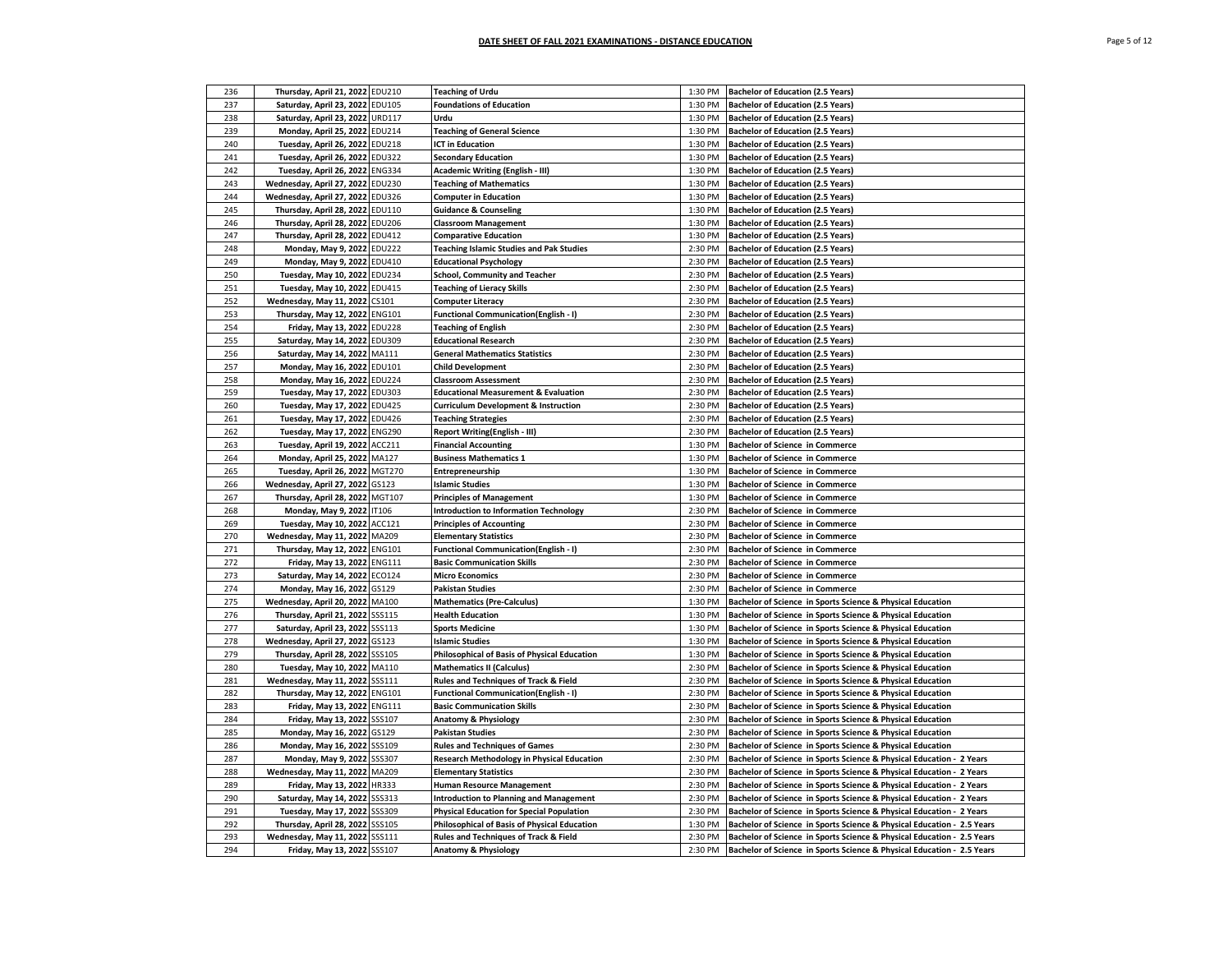| 295 | Monday, May 16, 2022 SSS109                                        | <b>Rules and Techniques of Games</b>                                         | 2:30 PM | Bachelor of Science in Sports Science & Physical Education - 2.5 Years                           |
|-----|--------------------------------------------------------------------|------------------------------------------------------------------------------|---------|--------------------------------------------------------------------------------------------------|
| 296 | Tuesday, May 10, 2022 ECO211                                       | <b>Economics of Pakistan</b>                                                 | 2:30 PM | Bachelor of Science in Commerce - 2 Years                                                        |
| 297 | Wednesday, May 11, 2022 FIN231                                     | <b>Introductory Business Finance</b>                                         | 2:30 PM | Bachelor of Science in Commerce - 2 Years                                                        |
| 298 | Saturday, May 14, 2022 ENG314                                      | <b>Effective Business Communication</b>                                      | 2:30 PM | Bachelor of Science in Commerce - 2 Years                                                        |
| 299 | Monday, May 16, 2022 ACC315                                        | <b>Applied Accounting</b>                                                    | 2:30 PM | <b>Bachelor of Science in Commerce - 2 Years</b>                                                 |
| 300 | Tuesday, May 17, 2022 IT479                                        | <b>Accounting Information Systems</b>                                        | 2:30 PM | <b>Bachelor of Science in Commerce - 2 Years</b>                                                 |
| 301 | Monday, April 25, 2022 MA127                                       | <b>Business Mathematics 1</b>                                                | 1:30 PM | Bachelor of Science in Commerce - 2.5 Years                                                      |
| 302 | Thursday, April 28, 2022 MGT107                                    | <b>Principles of Management</b>                                              | 1:30 PM | Bachelor of Science in Commerce - 2.5 Years                                                      |
| 303 | Monday, May 9, 2022 IT106                                          | <b>Introduction to Information Technology</b>                                | 2:30 PM | Bachelor of Science in Commerce - 2.5 Years                                                      |
| 304 | Tuesday, May 10, 2022 ACC121                                       | <b>Principles of Accounting</b>                                              | 2:30 PM | Bachelor of Science in Commerce - 2.5 Years                                                      |
| 305 | Wednesday, May 11, 2022 MA209                                      | <b>Elementary Statistics</b>                                                 | 2:30 PM | Bachelor of Science in Commerce - 2.5 Years                                                      |
| 306 | Thursday, May 12, 2022 ENG101                                      | <b>Functional Communication(English - I)</b>                                 | 2:30 PM | Bachelor of Science in Commerce - 2.5 Years                                                      |
| 307 | Saturday, May 14, 2022 ECO124                                      | <b>Micro Economics</b>                                                       | 2:30 PM | Bachelor of Science in Commerce - 2.5 Years                                                      |
| 308 | Wednesday, April 20, 2022 CS408                                    | <b>Mobile Application Development for IOs</b>                                | 1:30 PM | <b>Bachelor of Science in Computer Science</b>                                                   |
| 309 |                                                                    |                                                                              | 1:30 PM |                                                                                                  |
| 310 | Wednesday, April 20, 2022 MA242<br>Wednesday, April 20, 2022 SE323 | <b>Differential Equations</b><br><b>Software Verification and Validation</b> | 1:30 PM | <b>Bachelor of Science in Computer Science</b><br><b>Bachelor of Science in Computer Science</b> |
|     |                                                                    |                                                                              |         |                                                                                                  |
| 311 | Thursday, April 21, 2022 CS442                                     | <b>Professional Practices (GE)</b>                                           | 1:30 PM | <b>Bachelor of Science in Computer Science</b>                                                   |
| 312 | Thursday, April 21, 2022   17465                                   | <b>Distributed Databases</b>                                                 | 1:30 PM | <b>Bachelor of Science in Computer Science</b>                                                   |
| 313 | Thursday, April 21, 2022 MA101                                     | <b>Calculus and Analytical Geometry</b>                                      | 1:30 PM | <b>Bachelor of Science in Computer Science</b>                                                   |
| 314 | Monday, April 25, 2022 CS110                                       | <b>Introduction to Computer Science</b>                                      | 1:30 PM | <b>Bachelor of Science in Computer Science</b>                                                   |
| 315 | Monday, April 25, 2022 CS355                                       | <b>Operations Research</b>                                                   | 1:30 PM | <b>Bachelor of Science in Computer Science</b>                                                   |
| 316 | Monday, April 25, 2022 CS415                                       | <b>Open Source</b>                                                           | 1:30 PM | <b>Bachelor of Science in Computer Science</b>                                                   |
| 317 | Monday, April 25, 2022 EE216                                       | <b>Electronics - I</b>                                                       | 1:30 PM | <b>Bachelor of Science in Computer Science</b>                                                   |
| 318 | Monday, April 25, 2022 SE412                                       | <b>Design Patterns</b>                                                       | 1:30 PM | <b>Bachelor of Science in Computer Science</b>                                                   |
| 319 | Tuesday, April 26, 2022 MA105                                      | <b>Multivariable Calculus</b>                                                | 1:30 PM | <b>Bachelor of Science in Computer Science</b>                                                   |
| 320 | Tuesday, April 26, 2022 MGT270                                     | <b>Entrepreneurship</b>                                                      | 1:30 PM | <b>Bachelor of Science in Computer Science</b>                                                   |
| 321 | Wednesday, April 27, 2022 CS252                                    | <b>Computer Architecture</b>                                                 | 1:30 PM | <b>Bachelor of Science in Computer Science</b>                                                   |
| 322 | Wednesday, April 27, 2022 CS343                                    | <b>Distributed Computing</b>                                                 | 1:30 PM | <b>Bachelor of Science in Computer Science</b>                                                   |
| 323 | Wednesday, April 27, 2022 GS123                                    | <b>Islamic Studies</b>                                                       | 1:30 PM | <b>Bachelor of Science in Computer Science</b>                                                   |
| 324 | Wednesday, April 27, 2022 SE312                                    | <b>Formal Method in Software Engineering</b>                                 | 1:30 PM | <b>Bachelor of Science in Computer Science</b>                                                   |
| 325 | Wednesday, April 27, 2022 SE336                                    | <b>Software Engineering and CASE Tools</b>                                   | 1:30 PM | <b>Bachelor of Science in Computer Science</b>                                                   |
| 326 | Wednesday, April 27, 2022 SE422                                    | Software Project Management                                                  | 1:30 PM | <b>Bachelor of Science in Computer Science</b>                                                   |
| 327 | Thursday, April 28, 2022 CS116                                     | <b>Programming Fundamentals</b>                                              | 1:30 PM | <b>Bachelor of Science in Computer Science</b>                                                   |
| 328 | Thursday, April 28, 2022 CS345                                     | <b>Compiler Concepts</b>                                                     | 1:30 PM | <b>Bachelor of Science in Computer Science</b>                                                   |
| 329 | Thursday, April 28, 2022 CS424                                     | <b>Database Security</b>                                                     | 1:30 PM | <b>Bachelor of Science in Computer Science</b>                                                   |
| 330 | Thursday, April 28, 2022 MGT107                                    | <b>Principles of Management</b>                                              | 1:30 PM | <b>Bachelor of Science in Computer Science</b>                                                   |
| 331 | Monday, May 9, 2022 CS232                                          | <b>Data Structures</b>                                                       | 2:30 PM | <b>Bachelor of Science in Computer Science</b>                                                   |
| 332 | Monday, May 9, 2022 CS346                                          | <b>Information Security</b>                                                  | 2:30 PM | <b>Bachelor of Science in Computer Science</b>                                                   |
| 333 | Monday, May 9, 2022 CS400                                          | Java Internet Programming                                                    | 2:30 PM | <b>Bachelor of Science in Computer Science</b>                                                   |
| 334 | Monday, May 9, 2022 ENG316                                         | <b>Effective Communication</b>                                               | 2:30 PM | <b>Bachelor of Science in Computer Science</b>                                                   |
| 335 | Tuesday, May 10, 2022 CS438                                        | <b>Human Computer Interaction</b>                                            | 2:30 PM | <b>Bachelor of Science in Computer Science</b>                                                   |
| 336 | Tuesday, May 10, 2022 EE411                                        | <b>Digital Signal Processing</b>                                             | 2:30 PM | <b>Bachelor of Science in Computer Science</b>                                                   |
| 337 | Tuesday, May 10, 2022 GS111                                        | Physics I                                                                    | 2:30 PM | <b>Bachelor of Science in Computer Science</b>                                                   |
| 338 | Tuesday, May 10, 2022 IT421                                        |                                                                              | 2:30 PM | <b>Bachelor of Science in Computer Science</b>                                                   |
| 339 | Tuesday, May 10, 2022 IT422                                        | Web Design & Development<br>Data Warehousing                                 | 2:30 PM | <b>Bachelor of Science in Computer Science</b>                                                   |
| 340 | Wednesday, May 11, 2022 CS125                                      | <b>Object Oriented Programming</b>                                           | 2:30 PM | <b>Bachelor of Science in Computer Science</b>                                                   |
| 341 |                                                                    |                                                                              | 2:30 PM |                                                                                                  |
| 342 | Wednesday, May 11, 2022 CS222                                      | <b>Operating Systems</b>                                                     | 2:30 PM | <b>Bachelor of Science in Computer Science</b><br><b>Bachelor of Science in Computer Science</b> |
|     | Wednesday, May 11, 2022 IT275                                      | <b>Web Programming</b>                                                       |         |                                                                                                  |
| 343 | Wednesday, May 11, 2022 IT310                                      | <b>Fundamentals of . Net</b>                                                 | 2:30 PM | <b>Bachelor of Science in Computer Science</b>                                                   |
| 344 | Thursday, May 12, 2022 CS407                                       | <b>Mobile Application Development for Android</b>                            | 2:30 PM | <b>Bachelor of Science in Computer Science</b>                                                   |
| 345 | Thursday, May 12, 2022 CS455                                       | <b>Mobile Applications Development</b>                                       | 2:30 PM | <b>Bachelor of Science in Computer Science</b>                                                   |
| 346 | Thursday, May 12, 2022 IT212                                       | <b>Database Concepts</b>                                                     | 2:30 PM | <b>Bachelor of Science in Computer Science</b>                                                   |
| 347 | Friday, May 13, 2022 CS323                                         | Microprocessors Architecture and Assembly Language                           | 2:30 PM | <b>Bachelor of Science in Computer Science</b>                                                   |
| 348 | Friday, May 13, 2022 ENG111                                        | <b>Basic Communication Skills</b>                                            | 2:30 PM | <b>Bachelor of Science in Computer Science</b>                                                   |
| 349 | Friday, May 13, 2022 IT314                                         | <b>Artificial Intelligence</b>                                               | 2:30 PM | <b>Bachelor of Science in Computer Science</b>                                                   |
| 350 | Friday, May 13, 2022 MA313                                         | <b>Probability and Statistics</b>                                            | 2:30 PM | <b>Bachelor of Science in Computer Science</b>                                                   |
| 351 | Saturday, May 14, 2022 CS347                                       | <b>Computer Graphics</b>                                                     | 2:30 PM | <b>Bachelor of Science in Computer Science</b>                                                   |
| 352 | Saturday, May 14, 2022 CS403                                       | <b>Systems Programming</b>                                                   | 2:30 PM | <b>Bachelor of Science in Computer Science</b>                                                   |
| 353 | Saturday, May 14, 2022 CS406                                       | <b>Web Engineering</b>                                                       | 2:30 PM | <b>Bachelor of Science in Computer Science</b>                                                   |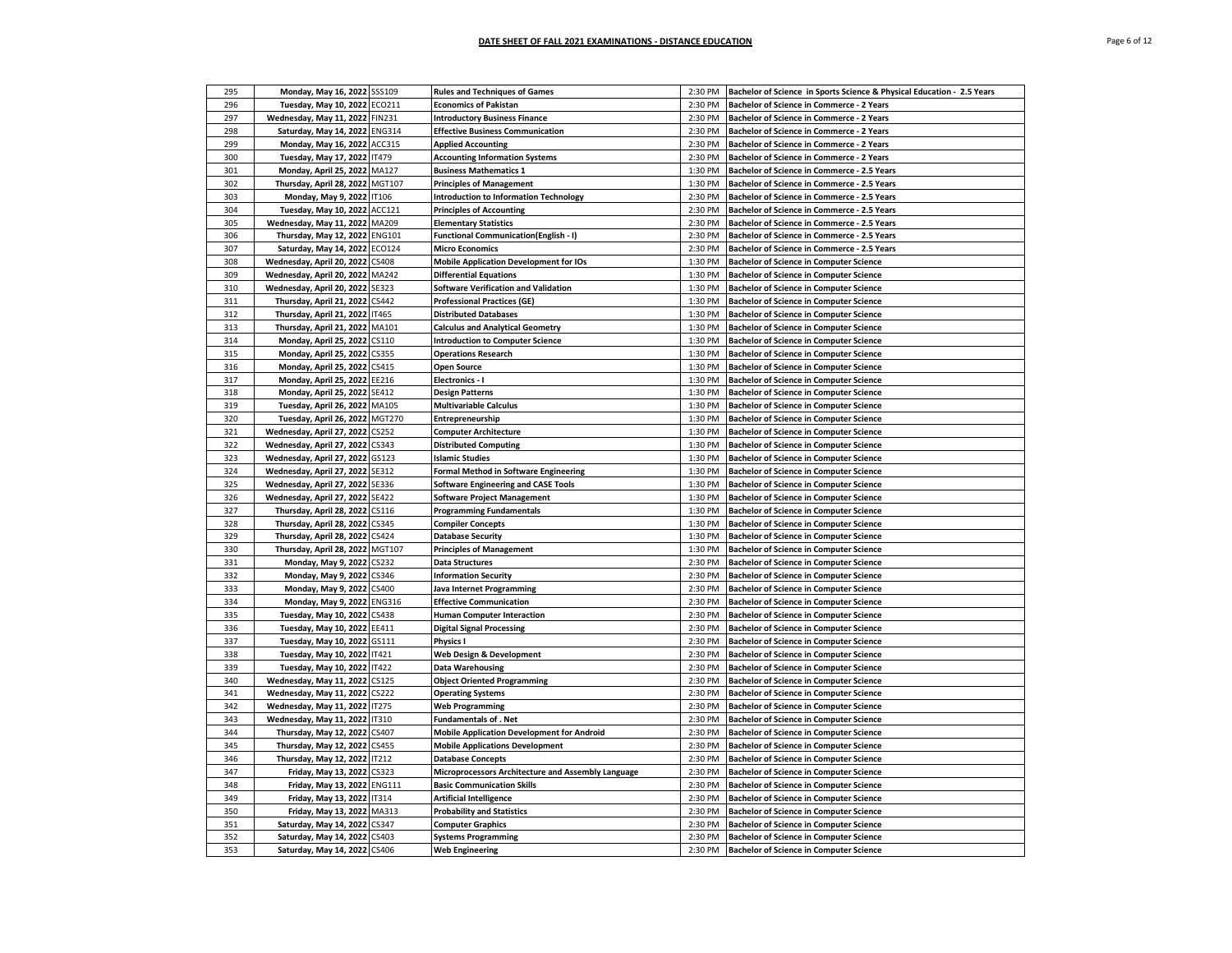| Page 7 of 12 |  |  |  |
|--------------|--|--|--|
|--------------|--|--|--|

| 354        | Saturday, May 14, 2022 EE223                                |                        | <b>Digital Logic Design</b>                                                                   | 2:30 PM            | <b>Bachelor of Science in Computer Science</b>                                                                 |
|------------|-------------------------------------------------------------|------------------------|-----------------------------------------------------------------------------------------------|--------------------|----------------------------------------------------------------------------------------------------------------|
| 355        | Saturday, May 14, 2022 ENG314                               |                        | <b>Effective Business Communication</b>                                                       | 2:30 PM            | <b>Bachelor of Science in Computer Science</b>                                                                 |
| 356        | Monday, May 16, 2022                                        | <b>ENG322</b>          | <b>Technical Report Writing</b>                                                               | 2:30 PM            | <b>Bachelor of Science in Computer Science</b>                                                                 |
| 357        | Monday, May 16, 2022 GS129                                  |                        | <b>Pakistan Studies</b>                                                                       | 2:30 PM            | <b>Bachelor of Science in Computer Science</b>                                                                 |
| 358        | Monday, May 16, 2022                                        | <b>SE452</b>           | <b>Object Oriented Software Engineering</b>                                                   | 2:30 PM            | <b>Bachelor of Science in Computer Science</b>                                                                 |
| 359        | Tuesday, May 17, 2022                                       | CS333                  | Visual / .Net Programming                                                                     | 2:30 PM            | <b>Bachelor of Science in Computer Science</b>                                                                 |
| 360        | Tuesday, May 17, 2022                                       | <b>IT335</b>           | <b>Database Programming</b>                                                                   | 2:30 PM            | <b>Bachelor of Science in Computer Science</b>                                                                 |
| 361        | <b>Tuesday, May 17, 2022</b>                                | MA213                  | <b>Discrete Mathematics</b>                                                                   | 2:30 PM            | <b>Bachelor of Science in Computer Science</b>                                                                 |
| 563        | Tuesday, April 19, 2022                                     | FA205                  | Printmaking                                                                                   | 1:30 PM            | <b>Bachelor of Science in Fine Arts</b>                                                                        |
| 564        | Wednesday, April 20, 2022                                   | FA104                  | <b>Color Theory</b>                                                                           | 1:30 PM            | <b>Bachelor of Science in Fine Arts</b>                                                                        |
| 565        | Wednesday, April 20, 2022                                   | FA219                  | <b>Advance Color Theory</b>                                                                   | 1:30 PM            | <b>Bachelor of Science in Fine Arts</b>                                                                        |
| 566        | Wednesday, April 20, 2022 MA100                             |                        | <b>Mathematics (Pre-Calculus)</b>                                                             | 1:30 PM            | <b>Bachelor of Science in Fine Arts</b>                                                                        |
| 567        | Thursday, April 21, 2022 FA107                              |                        | <b>Basic Painting</b>                                                                         | 1:30 PM            | <b>Bachelor of Science in Fine Arts</b>                                                                        |
| 568        | Saturday, April 23, 2022 FA401                              |                        | <b>Art Psychology</b>                                                                         | 1:30 PM            | <b>Bachelor of Science in Fine Arts</b>                                                                        |
| 569        | Saturday, April 23, 2022 TFD123                             |                        | Shaping-II                                                                                    | 1:30 PM            | <b>Bachelor of Science in Fine Arts</b>                                                                        |
| 570        | Monday, April 25, 2022 FA108                                |                        | <b>Drafting</b>                                                                               | 1:30 PM            | <b>Bachelor of Science in Fine Arts</b>                                                                        |
| 571        | Monday, April 25, 2022 FA213                                |                        | Painting - I                                                                                  | 1:30 PM            | <b>Bachelor of Science in Fine Arts</b>                                                                        |
| 572        | Monday, April 25, 2022                                      | FA222                  | Painting-II                                                                                   | 1:30 PM            | <b>Bachelor of Science in Fine Arts</b>                                                                        |
| 573        | Monday, April 25, 2022 TFD251                               |                        | Digital Design - Adobe Photoshop                                                              | 1:30 PM            | <b>Bachelor of Science in Fine Arts</b>                                                                        |
| 574        |                                                             | FA211                  |                                                                                               |                    |                                                                                                                |
| 575        | Wednesday, April 27, 2022                                   |                        | Drawing - I                                                                                   | 1:30 PM<br>1:30 PM | <b>Bachelor of Science in Fine Arts</b>                                                                        |
| 576        | Wednesday, April 27, 2022 GS123                             | FA324                  | <b>Islamic Studies</b>                                                                        | 1:30 PM            | <b>Bachelor of Science in Fine Arts</b>                                                                        |
|            | Thursday, April 28, 2022                                    |                        | <b>Design Techniques</b>                                                                      | 1:30 PM            | <b>Bachelor of Science in Fine Arts</b>                                                                        |
| 577        | Thursday, April 28, 2022                                    | <b>TFD121</b>          | Shaping - I                                                                                   |                    | <b>Bachelor of Science in Fine Arts</b>                                                                        |
| 578        | Monday, May 9, 2022                                         | IT106                  | <b>Introduction to Information Technology</b>                                                 | 2:30 PM            | <b>Bachelor of Science in Fine Arts</b>                                                                        |
| 579        | Tuesday, May 10, 2022                                       | FA221                  | Drawing - II                                                                                  | 2:30 PM            | <b>Bachelor of Science in Fine Arts</b>                                                                        |
| 580        | Tuesday, May 10, 2022                                       | <b>TFD358</b>          | <b>Textile Marketing &amp; Management</b>                                                     | 2:30 PM            | <b>Bachelor of Science in Fine Arts</b>                                                                        |
| 581        | Wednesday, May 11, 2022                                     | FA105                  | <b>Basic Drawing</b>                                                                          | 2:30 PM            | <b>Bachelor of Science in Fine Arts</b>                                                                        |
| 582        | Wednesday, May 11, 2022                                     | <b>TFD241</b>          | <b>Digital Design-Corel Draw</b>                                                              | 2:30 PM            | <b>Bachelor of Science in Fine Arts</b>                                                                        |
| 583<br>584 | Thursday, May 12, 2022 ENG101                               |                        | <b>Functional Communication(English - I)</b>                                                  | 2:30 PM            | <b>Bachelor of Science in Fine Arts</b>                                                                        |
| 585        | Thursday, May 12, 2022 FA214                                |                        | <b>Sculpture</b><br>En Plein Air - I                                                          | 2:30 PM<br>2:30 PM | <b>Bachelor of Science in Fine Arts</b><br><b>Bachelor of Science in Fine Arts</b>                             |
|            | Thursday, May 12, 2022 FA413                                |                        | <b>Basic Communication Skills</b>                                                             | 2:30 PM            |                                                                                                                |
| 586<br>587 | Friday, May 13, 2022 ENG111                                 |                        |                                                                                               | 2:30 PM            | <b>Bachelor of Science in Fine Arts</b>                                                                        |
|            | Friday, May 13, 2022 FA301                                  |                        | Calligraphy                                                                                   |                    | <b>Bachelor of Science in Fine Arts</b>                                                                        |
| 588<br>589 | Friday, May 13, 2022 GS202                                  |                        | <b>Environmental Studies</b>                                                                  | 2:30 PM<br>2:30 PM | <b>Bachelor of Science in Fine Arts</b>                                                                        |
| 590        | Saturday, May 14, 2022<br>Saturday, May 14, 2022 FA106      | <b>ENG314</b>          | <b>Effective Business Communication</b><br><b>Materials and Processes</b>                     | 2:30 PM            | <b>Bachelor of Science in Fine Arts</b><br><b>Bachelor of Science in Fine Arts</b>                             |
| 591        |                                                             | FA433                  |                                                                                               | 2:30 PM            | <b>Bachelor of Science in Fine Arts</b>                                                                        |
| 592        | Monday, May 16, 2022                                        |                        | <b>Advance Drawing - III</b>                                                                  | 2:30 PM            |                                                                                                                |
|            | Monday, May 16, 2022                                        | GS129                  | <b>Pakistan Studies</b>                                                                       |                    | <b>Bachelor of Science in Fine Arts</b>                                                                        |
| 593<br>594 | Thursday, April 21, 2022                                    | LIS101                 | Information Library & Society                                                                 | 1:30 PM            | Bachelor of Science in Library & Information Sciences                                                          |
| 595        | Wednesday, April 27, 2022<br>Monday, May 9, 2022            | GS123<br>IT106         | <b>Islamic Studies</b>                                                                        | 1:30 PM<br>2:30 PM | Bachelor of Science in Library & Information Sciences                                                          |
| 596        |                                                             | <b>ENG101</b>          | <b>Introduction to Information Technology</b><br><b>Functional Communication(English - I)</b> | 2:30 PM            | Bachelor of Science in Library & Information Sciences<br>Bachelor of Science in Library & Information Sciences |
| 597        | Thursday, May 12, 2022                                      | LIS105                 | <b>Basic References to information Sources</b>                                                | 2:30 PM            |                                                                                                                |
| 598        | Saturday, May 14, 2022                                      | <b>LIS103</b>          |                                                                                               |                    | Bachelor of Science in Library & Information Sciences                                                          |
| 731        | Tuesday, May 17, 2022                                       | <b>TFD421</b>          | <b>Organization of Information</b><br>Fibers & Yarn                                           | 2:30 PM<br>1:30 PM | Bachelor of Science in Library & Information Sciences<br>Bachelor of Science in Textile and Fashion Design     |
| 732        | Monday, April 18, 2022<br>Tuesday, April 19, 2022 TFD369    |                        | Digital Design - Adobe Illustrator                                                            | 1:30 PM            |                                                                                                                |
| 733        |                                                             |                        |                                                                                               |                    | Bachelor of Science in Textile and Fashion Design                                                              |
| 734        | Wednesday, April 20, 2022<br>Wednesday, April 20, 2022      | MA100<br><b>TFD102</b> | <b>Mathematics (Pre-Calculus)</b><br><b>Basic Drawing</b>                                     | 1:30 PM<br>1:30 PM | Bachelor of Science in Textile and Fashion Design<br>Bachelor of Science in Textile and Fashion Design         |
| 735        |                                                             |                        |                                                                                               |                    |                                                                                                                |
| 736        | Thursday, April 21, 2022 TFD107<br>Thursday, April 21, 2022 | <b>TFD270</b>          | <b>History of Costume</b>                                                                     | 1:30 PM<br>1:30 PM | Bachelor of Science in Textile and Fashion Design<br>Bachelor of Science in Textile and Fashion Design         |
| 737        | Saturday, April 23, 2022 TFD123                             |                        | Draping - I<br><b>Shaping-II</b>                                                              | 1:30 PM            | Bachelor of Science in Textile and Fashion Design                                                              |
| 738        |                                                             | <b>TFD223</b>          |                                                                                               | 1:30 PM            | Bachelor of Science in Textile and Fashion Design                                                              |
| 739        | Saturday, April 23, 2022<br>Monday, April 25, 2022 RES477   |                        | Fashion Design - I<br><b>Research Methodology</b>                                             | 1:30 PM            | Bachelor of Science in Textile and Fashion Design                                                              |
| 740        | Monday, April 25, 2022 TFD103                               |                        | <b>Material and Model - I</b>                                                                 | 1:30 PM            | Bachelor of Science in Textile and Fashion Design                                                              |
| 741        |                                                             | <b>TFD221</b>          |                                                                                               | 1:30 PM            |                                                                                                                |
| 742        | Monday, April 25, 2022                                      | <b>TFD251</b>          | Design History & Theory<br>Digital Design - Adobe Photoshop                                   | 1:30 PM            | Bachelor of Science in Textile and Fashion Design<br>Bachelor of Science in Textile and Fashion Design         |
|            | Monday, April 25, 2022                                      |                        |                                                                                               | 1:30 PM            |                                                                                                                |
| 743<br>744 | Monday, April 25, 2022<br>Tuesday, April 26, 2022 ENG334    | <b>TFD441</b>          | <b>Surface Embellishment</b><br>Academic Writing (English - III)                              | 1:30 PM            | Bachelor of Science in Textile and Fashion Design<br>Bachelor of Science in Textile and Fashion Design         |
|            |                                                             |                        |                                                                                               |                    |                                                                                                                |
| 745        | Tuesday, April 26, 2022 TFD201                              |                        | <b>Advance Drawing - I</b>                                                                    | 1:30 PM            | Bachelor of Science in Textile and Fashion Design                                                              |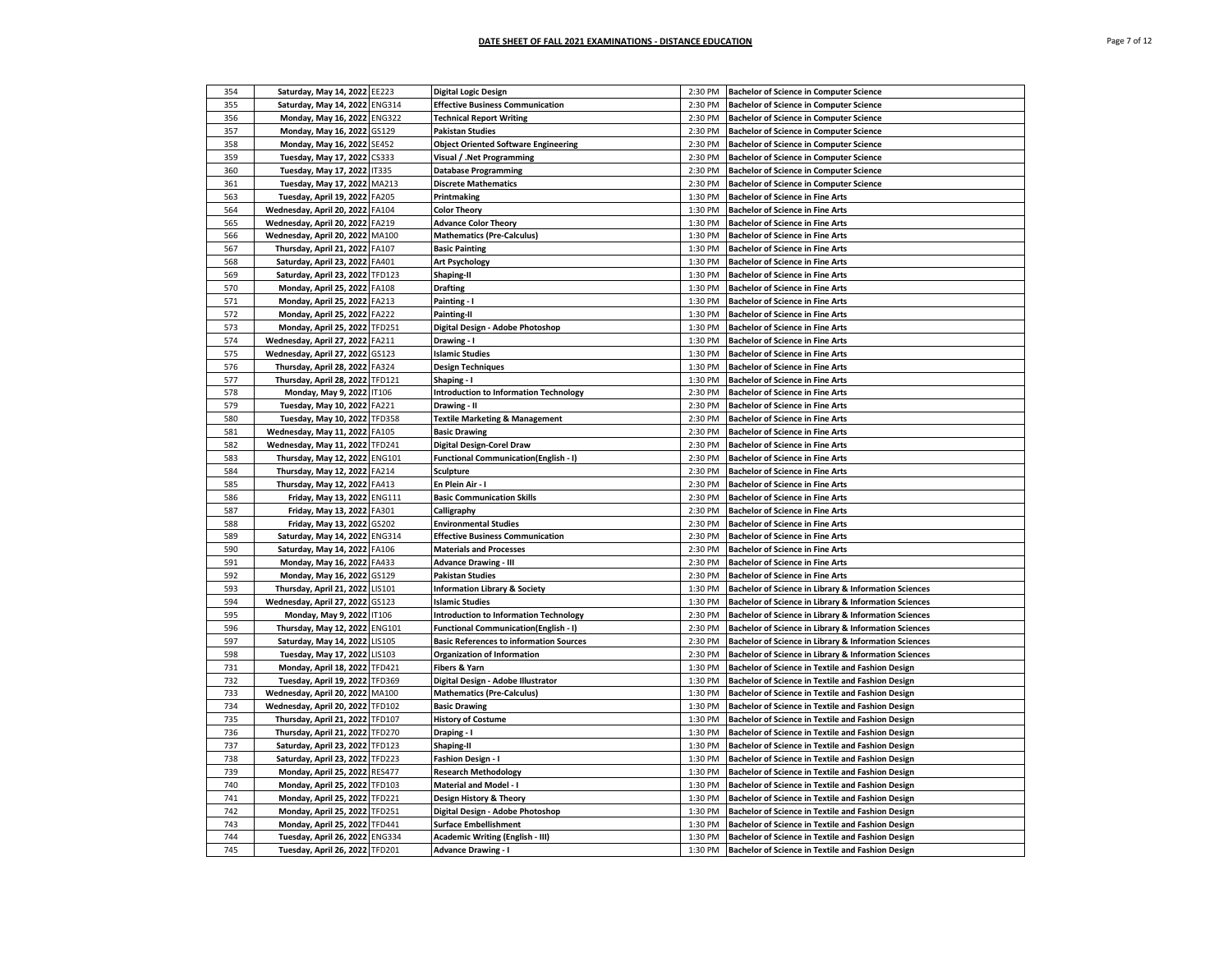| Page 8 of 12 |  |  |  |
|--------------|--|--|--|
|--------------|--|--|--|

| 746 | Wednesday, April 27, 2022 GS123  |               | <b>Islamic Studies</b>                        | 1:30 PM            | Bachelor of Science in Textile and Fashion Design |
|-----|----------------------------------|---------------|-----------------------------------------------|--------------------|---------------------------------------------------|
| 747 | Wednesday, April 27, 2022        | <b>TFD362</b> | <b>Advanced Drawing II</b>                    | 1:30 PM            | Bachelor of Science in Textile and Fashion Design |
| 748 | Thursday, April 28, 2022         | <b>TFD121</b> | Shaping - I                                   | 1:30 PM            | Bachelor of Science in Textile and Fashion Design |
| 749 | Thursday, April 28, 2022 TFD215  |               | Pattern                                       | 1:30 PM            | Bachelor of Science in Textile and Fashion Design |
| 750 | Thursday, April 28, 2022         | <b>TFD340</b> | Draping-II                                    | 1:30 PM            | Bachelor of Science in Textile and Fashion Design |
| 751 | Monday, May 9, 2022              | IT106         | <b>Introduction to Information Technology</b> | 2:30 PM            | Bachelor of Science in Textile and Fashion Design |
| 752 | Monday, May 9, 2022              | TFD127        | Materials & Model - II                        | 2:30 PM            | Bachelor of Science in Textile and Fashion Design |
| 753 | Monday, May 9, 2022              | <b>TFD373</b> | Weave Design Studio - II                      | 2:30 PM            | Bachelor of Science in Textile and Fashion Design |
| 754 | <b>Tuesday, May 10, 2022</b>     | MA110         | <b>Mathematics II (Calculus)</b>              | 2:30 PM            | Bachelor of Science in Textile and Fashion Design |
| 755 | Tuesday, May 10, 2022            | <b>TFD358</b> |                                               | 2:30 PM            | Bachelor of Science in Textile and Fashion Design |
| 756 |                                  |               | <b>Textile Marketing &amp; Management</b>     |                    |                                                   |
|     | Wednesday, May 11, 2022          | TFD241        | Digital Design-Corel Draw                     | 2:30 PM            | Bachelor of Science in Textile and Fashion Design |
| 757 | Wednesday, May 11, 2022          | <b>TFD274</b> | Pattern - II                                  | 2:30 PM            | Bachelor of Science in Textile and Fashion Design |
| 758 | Thursday, May 12, 2022           | <b>ENG101</b> | <b>Functional Communication(English - I)</b>  | 2:30 PM            | Bachelor of Science in Textile and Fashion Design |
| 759 | Thursday, May 12, 2022           | <b>TFD125</b> | <b>Textile Basics (Design-1)</b>              | 2:30 PM            | Bachelor of Science in Textile and Fashion Design |
| 760 | Friday, May 13, 2022 ENG111      |               | <b>Basic Communication Skills</b>             | 2:30 PM            | Bachelor of Science in Textile and Fashion Design |
| 761 | Friday, May 13, 2022 TFD308      |               | <b>Textile Designing - II</b>                 | 2:30 PM            | Bachelor of Science in Textile and Fashion Design |
| 762 | Friday, May 13, 2022             | <b>TFD366</b> | <b>Advance Sewing</b>                         | 2:30 PM            | Bachelor of Science in Textile and Fashion Design |
| 763 | Saturday, May 14, 2022           | <b>ENG314</b> | <b>Effective Business Communication</b>       | 2:30 PM            | Bachelor of Science in Textile and Fashion Design |
| 764 | Saturday, May 14, 2022           | <b>TFD435</b> | <b>Emerging Trends</b>                        | 2:30 PM            | Bachelor of Science in Textile and Fashion Design |
| 765 | Monday, May 16, 2022             | GS129         | <b>Pakistan Studies</b>                       | 2:30 PM            | Bachelor of Science in Textile and Fashion Design |
| 766 | Monday, May 16, 2022             | <b>TFD100</b> | <b>Basic Sewing</b>                           | 2:30 PM            | Bachelor of Science in Textile and Fashion Design |
| 767 | Monday, May 16, 2022             | <b>TFD414</b> | Design History and Theory - II                | 2:30 PM            | Bachelor of Science in Textile and Fashion Design |
| 768 | Monday, May 16, 2022             | <b>TFD444</b> | <b>Surface Decoration</b>                     | 2:30 PM            | Bachelor of Science in Textile and Fashion Design |
| 769 | Tuesday, May 17, 2022            | FA212         | Digital Design - Corel Draw                   | 2:30 PM            | Bachelor of Science in Textile and Fashion Design |
| 770 | Tuesday, May 17, 2022            | <b>TFD224</b> | Textile Design(Design - II)                   | 2:30 PM            | Bachelor of Science in Textile and Fashion Design |
| 771 | Wednesday, April 20, 2022        | MA100         | <b>Mathematics (Pre-Calculus)</b>             | 1:30 PM            | <b>Bachelor of Studies in Education</b>           |
| 772 | Thursday, May 12, 2022           | <b>ENG101</b> | <b>Functional Communication(English - I)</b>  | 2:30 PM            | <b>Bachelor of Studies in Education</b>           |
| 773 | Friday, May 13, 2022             | GS202         | <b>Environmental Studies</b>                  | 2:30 PM            | <b>Bachelor of Studies in Education</b>           |
| 774 | Monday, May 16, 2022             | EDU101        | <b>Child Development</b>                      | 2:30 PM            | <b>Bachelor of Studies in Education</b>           |
| 775 | <b>Tuesday, May 17, 2022</b>     | FA109         | <b>History of Art</b>                         | 2:30 PM            | <b>Bachelor of Studies in Education</b>           |
| 886 | Monday, April 18, 2022 MGT371    |               | <b>Strategic Management</b>                   | 1:30 PM            | <b>Bachelors of Commerce</b>                      |
| 887 | Tuesday, April 19, 2022          | ACC211        | <b>Financial Accounting</b>                   | 1:30 PM            | <b>Bachelors of Commerce</b>                      |
| 888 | Wednesday, April 20, 2022 MGT102 |               | <b>Fundamentals of Business</b>               | 1:30 PM            | <b>Bachelors of Commerce</b>                      |
| 889 | Thursday, April 21, 2022 MA252   |               | <b>Statistical Inference</b>                  | 1:30 PM            | <b>Bachelors of Commerce</b>                      |
| 890 | Monday, April 25, 2022 FIN330    |               | <b>Analysis of Financial Statement-I</b>      | 1:30 PM            | <b>Bachelors of Commerce</b>                      |
| 891 | Monday, April 25, 2022           | GS302         | <b>Critical Logic &amp; Thinking</b>          | 1:30 PM            | <b>Bachelors of Commerce</b>                      |
| 892 | Monday, April 25, 2022           | MA127         | <b>Business Mathematics 1</b>                 | 1:30 PM            | <b>Bachelors of Commerce</b>                      |
| 893 | Tuesday, April 26, 2022          | <b>MGT270</b> | Entrepreneurship                              | 1:30 PM            | <b>Bachelors of Commerce</b>                      |
| 894 | Thursday, April 28, 2022         | ACC232        | <b>Cost Accounting</b>                        | 1:30 PM            | <b>Bachelors of Commerce</b>                      |
| 895 | Thursday, April 28, 2022 MGT107  |               | <b>Principles of Management</b>               | 1:30 PM            | <b>Bachelors of Commerce</b>                      |
| 896 | Monday, May 9, 2022              | IT106         | <b>Introduction to Information Technology</b> | 2:30 PM            | <b>Bachelors of Commerce</b>                      |
| 897 |                                  |               |                                               |                    |                                                   |
| 898 | Tuesday, May 10, 2022 ACC121     |               | <b>Principles of Accounting</b>               | 2:30 PM<br>2:30 PM | <b>Bachelors of Commerce</b>                      |
|     | Tuesday, May 10, 2022 ECO211     |               | <b>Economics of Pakistan</b>                  |                    | <b>Bachelors of Commerce</b>                      |
| 899 | <b>Tuesday, May 10, 2022</b>     | <b>MGT305</b> | <b>Production &amp; Operations Management</b> | 2:30 PM            | <b>Bachelors of Commerce</b>                      |
| 900 | Wednesday, May 11, 2022          | <b>ACC223</b> | Auditing - I                                  | 2:30 PM            | <b>Bachelors of Commerce</b>                      |
| 901 | Wednesday, May 11, 2022          | <b>FIN231</b> | <b>Introductory Business Finance</b>          | 2:30 PM            | <b>Bachelors of Commerce</b>                      |
| 902 | Thursday, May 12, 2022           | ECO112        | <b>Principles of Economics</b>                | 2:30 PM            | <b>Bachelors of Commerce</b>                      |
| 903 | Thursday, May 12, 2022           | ECO144        | <b>Macro Economics</b>                        | 2:30 PM            | <b>Bachelors of Commerce</b>                      |
| 904 | Thursday, May 12, 2022           | MA130         | <b>Business Mathematics II</b>                | 2:30 PM            | <b>Bachelors of Commerce</b>                      |
| 905 | Friday, May 13, 2022 MKT227      |               | <b>Principles of Marketing</b>                | 2:30 PM            | <b>Bachelors of Commerce</b>                      |
| 906 | Saturday, May 14, 2022           | <b>ENG314</b> | <b>Effective Business Communication</b>       | 2:30 PM            | <b>Bachelors of Commerce</b>                      |
| 907 | Saturday, May 14, 2022           | HR310         | <b>Business and Labour Law - II</b>           | 2:30 PM            | <b>Bachelors of Commerce</b>                      |
| 908 | Saturday, May 14, 2022           | <b>IT350</b>  | <b>E-Commerce</b>                             | 2:30 PM            | <b>Bachelors of Commerce</b>                      |
| 909 | Monday, May 16, 2022             | GS129         | <b>Pakistan Studies</b>                       | 2:30 PM            | <b>Bachelors of Commerce</b>                      |
| 910 | Monday, May 16, 2022             | <b>HR308</b>  | <b>Business and Labor Law</b>                 | 2:30 PM            | <b>Bachelors of Commerce</b>                      |
| 911 | Tuesday, May 17, 2022            | IT479         | <b>Accounting Information Systems</b>         | 2:30 PM            | <b>Bachelors of Commerce</b>                      |
| 912 | Monday, April 18, 2022           | SDM1760       | Technical, Geometrical & Scale Drawing - DM   | 1:30 PM            | <b>Diploma in Drawing Master</b>                  |
| 913 | Tuesday, April 19, 2022          | SDM1770       | History of Arts - DM                          | 1:30 PM            | <b>Diploma in Drawing Master</b>                  |
| 914 | Wednesday, April 20, 2022        | SDM1780       | <b>Black Board Sketching - DM</b>             |                    | 1:30 PM Diploma in Drawing Master                 |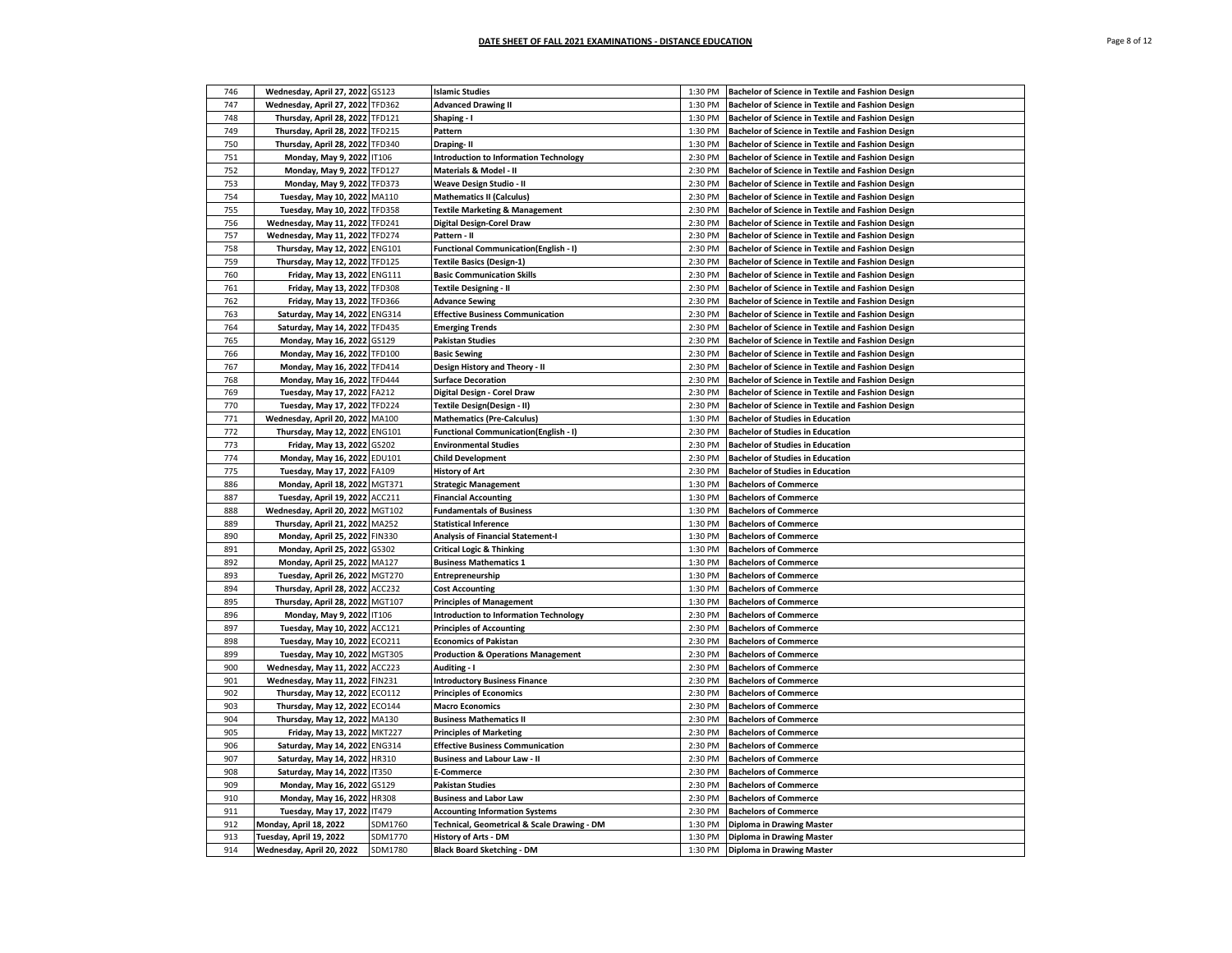| 915  | Thursday, April 21, 2022         | SDM1790       | <b>Expressional Art - DM</b>                                    | 1:30 PM | <b>Diploma in Drawing Master</b>                    |
|------|----------------------------------|---------------|-----------------------------------------------------------------|---------|-----------------------------------------------------|
| 916  | Saturday, April 23, 2022         | SDM1800       | <b>Model Drawing - DM</b>                                       | 1:30 PM | <b>Diploma in Drawing Master</b>                    |
| 917  | Monday, April 25, 2022           | SDM1810       | Nature Study - DM                                               | 1:30 PM | <b>Diploma in Drawing Master</b>                    |
| 918  | Tuesday, May 10, 2022            | SDM1820       | Design - DM                                                     | 2:30 PM | <b>Diploma in Drawing Master</b>                    |
| 919  | Wednesday, May 11, 2022          | SDM1840       | Islamiyat - DM                                                  | 2:30 PM | <b>Diploma in Drawing Master</b>                    |
| 920  | Thursday, May 12, 2022           | SDM1850       | <b>Physical Education - DM</b>                                  | 2:30 PM | <b>Diploma in Drawing Master</b>                    |
| 921  | Friday, May 13, 2022             | SDM1890       | Art & Craft - DM                                                | 2:30 PM | <b>Diploma in Drawing Master</b>                    |
| 957  | Wednesday, April 20, 2022 SPE131 |               | <b>Basic Sports Nutrition</b>                                   | 1:30 PM | Junior Diploma in Health & Physical Education       |
| 958  | Monday, April 25, 2022 SPE101    |               | <b>Foundation of Physical Education</b>                         | 1:30 PM | Junior Diploma in Health & Physical Education       |
| 959  | Thursday, April 28, 2022         | SPE121        | <b>Anatomy and Physiology</b>                                   | 1:30 PM | Junior Diploma in Health & Physical Education       |
| 960  | Tuesday, May 10, 2022 SPE119     |               | <b>Fundamental Rules &amp; Techniques of Games &amp; Sports</b> | 2:30 PM | Junior Diploma in Health & Physical Education       |
| 961  | Wednesday, May 11, 2022          | SPE132        | Sports Injuries (Treatment by Rehab)                            | 2:30 PM | Junior Diploma in Health & Physical Education       |
| 962  | Thursday, May 12, 2022           | <b>ENG101</b> | Functional Communication(English - I)                           | 2:30 PM | Junior Diploma in Health & Physical Education       |
| 963  | Friday, May 13, 2022             | SPE129        | <b>Science of Movement</b>                                      | 2:30 PM | Junior Diploma in Health & Physical Education       |
| 964  | Saturday, May 14, 2022 SPE118    |               | <b>Olympic and Re-Creative Sports</b>                           | 2:30 PM | Junior Diploma in Health & Physical Education       |
| 965  | Tuesday, May 17, 2022 SPE114     |               | <b>Basic Health Education</b>                                   | 2:30 PM | Junior Diploma in Health & Physical Education       |
| 966  | Wednesday, April 20, 2022 SLI418 |               | <b>Archives and Record Management</b>                           | 1:30 PM | <b>Master in Library &amp; Information Sciences</b> |
| 967  | Thursday, April 21, 2022         | <b>SLI301</b> | Library Information, Communication and Society                  | 1:30 PM | <b>Master in Library &amp; Information Sciences</b> |
| 968  | Thursday, April 21, 2022 SLI314  |               | Research Methods & Tech. For Library Professionals              | 1:30 PM | <b>Master in Library &amp; Information Sciences</b> |
| 969  | Thursday, April 21, 2022 SLI320  |               | <b>Marketing of Library Information Services</b>                | 1:30 PM | Master in Library & Information Sciences            |
| 970  | Monday, April 25, 2022 SLI324    |               | <b>Information Sources &amp; Literature in Social Science</b>   | 1:30 PM | <b>Master in Library &amp; Information Sciences</b> |
| 971  | Monday, April 25, 2022           | <b>SLI421</b> | <b>Indexing and Abstracting</b>                                 | 1:30 PM | <b>Master in Library &amp; Information Sciences</b> |
| 972  | Tuesday, April 26, 2022 SLI316   |               | <b>Knowledge Management</b>                                     | 1:30 PM | <b>Master in Library &amp; Information Sciences</b> |
| 973  | Thursday, April 28, 2022 ENG315  |               | <b>Business Communication</b>                                   | 1:30 PM | <b>Master in Library &amp; Information Sciences</b> |
| 974  | Thursday, April 28, 2022 MGT107  |               | <b>Principles of Management</b>                                 | 1:30 PM | <b>Master in Library &amp; Information Sciences</b> |
| 975  | Monday, May 9, 2022 IT106        |               | <b>Introduction to Information Technology</b>                   | 2:30 PM | <b>Master in Library &amp; Information Sciences</b> |
| 976  | Monday, May 9, 2022 SLI309       |               | <b>Library Automation</b>                                       | 2:30 PM | <b>Master in Library &amp; Information Sciences</b> |
| 977  | Monday, May 9, 2022 SLI423       |               | <b>Library Resource Sharing</b>                                 | 2:30 PM | <b>Master in Library &amp; Information Sciences</b> |
| 978  | Wednesday, May 11, 2022          | <b>SLI427</b> | <b>Information Seeking Behaviour</b>                            | 2:30 PM | <b>Master in Library &amp; Information Sciences</b> |
| 979  | Thursday, May 12, 2022 SLI303    |               | <b>Classification</b>                                           | 2:30 PM | <b>Master in Library &amp; Information Sciences</b> |
| 980  | Thursday, May 12, 2022 SLI311    |               | <b>Information Sources</b>                                      | 2:30 PM | <b>Master in Library &amp; Information Sciences</b> |
| 981  | Thursday, May 12, 2022 SLI415    |               | <b>Bibliographic Control</b>                                    | 2:30 PM | <b>Master in Library &amp; Information Sciences</b> |
| 982  | Friday, May 13, 2022 SLI318      |               | Management of Library and Information Centres                   | 2:30 PM | <b>Master in Library &amp; Information Sciences</b> |
| 983  | Friday, May 13, 2022 SLI322      |               | <b>Information Storage and Retrieval</b>                        | 2:30 PM | <b>Master in Library &amp; Information Sciences</b> |
| 984  | Friday, May 13, 2022             | <b>SLI425</b> | <b>LIS Software: Theory and Practice</b>                        | 2:30 PM | <b>Master in Library &amp; Information Sciences</b> |
| 985  | Saturday, May 14, 2022 ENG314    |               | <b>Effective Business Communication</b>                         | 2:30 PM | <b>Master in Library &amp; Information Sciences</b> |
| 986  | Saturday, May 14, 2022 SLI307    |               | <b>Collection Development</b>                                   | 2:30 PM | <b>Master in Library &amp; Information Sciences</b> |
| 987  | Saturday, May 14, 2022 SLI413    |               | <b>Applied Cataloguing</b>                                      | 2:30 PM | <b>Master in Library &amp; Information Sciences</b> |
| 988  | Tuesday, May 17, 2022 SLI305     |               | Cataloguing                                                     | 2:30 PM | <b>Master in Library &amp; Information Sciences</b> |
| 989  | Tuesday, May 17, 2022 SLI411     |               | <b>Applied Classification</b>                                   | 2:30 PM | <b>Master in Library &amp; Information Sciences</b> |
| 996  | Tuesday, April 19, 2022 FA205    |               | Printmaking                                                     | 1:30 PM | Master of Arts in Fine Arts (Drawing)               |
| 997  | Wednesday, April 20, 2022 FA219  |               | <b>Advance Color Theory</b>                                     | 1:30 PM | Master of Arts in Fine Arts (Drawing)               |
| 998  | Thursday, April 21, 2022 FA107   |               | <b>Basic Painting</b>                                           | 1:30 PM | Master of Arts in Fine Arts (Drawing)               |
| 999  | Saturday, April 23, 2022 FA401   |               | <b>Art Psychology</b>                                           | 1:30 PM | Master of Arts in Fine Arts (Drawing)               |
| 1000 | Saturday, April 23, 2022 TFD123  |               | Shaping-II                                                      | 1:30 PM | Master of Arts in Fine Arts (Drawing)               |
| 1001 | Monday, April 25, 2022 RES477    |               | <b>Research Methodology</b>                                     | 1:30 PM | <b>Master of Arts in Fine Arts (Drawing)</b>        |
| 1002 | Tuesday, April 26, 2022 ENG334   |               | Academic Writing (English - III)                                | 1:30 PM | Master of Arts in Fine Arts (Drawing)               |
| 1003 | Tuesday, April 26, 2022 FA402    |               | <b>Muslim Architecture</b>                                      | 1:30 PM | <b>Master of Arts in Fine Arts (Drawing)</b>        |
| 1004 | Tuesday, April 26, 2022 MGT270   |               | Entrepreneurship                                                | 1:30 PM | Master of Arts in Fine Arts (Drawing)               |
| 1005 | Wednesday, April 27, 2022 FA311  |               | <b>Advance Drawing - I</b>                                      | 1:30 PM | Master of Arts in Fine Arts (Drawing)               |
| 1006 | Thursday, April 28, 2022 FA324   |               | <b>Design Techniques</b>                                        | 1:30 PM | Master of Arts in Fine Arts (Drawing)               |
| 1007 | Monday, May 9, 2022 FA312        |               | <b>Advance Painting - I</b>                                     | 2:30 PM | Master of Arts in Fine Arts (Drawing)               |
| 1008 | Monday, May 9, 2022 FA322        |               | <b>Advance Drawing - II</b>                                     | 2:30 PM | Master of Arts in Fine Arts (Drawing)               |
| 1009 | Tuesday, May 10, 2022 FA325      |               | <b>History of Culture</b>                                       | 2:30 PM | Master of Arts in Fine Arts (Drawing)               |
| 1010 | Tuesday, May 10, 2022 FA405      |               | <b>Landscape Design</b>                                         | 2:30 PM | Master of Arts in Fine Arts (Drawing)               |
| 1011 | Wednesday, May 11, 2022 FA105    |               | <b>Basic Drawing</b>                                            | 2:30 PM | Master of Arts in Fine Arts (Drawing)               |
| 1012 | Thursday, May 12, 2022 FA323     |               | <b>Advance Painting - II</b>                                    | 2:30 PM | Master of Arts in Fine Arts (Drawing)               |
| 1013 | Friday, May 13, 2022 FA301       |               | Calligraphy                                                     | 2:30 PM | Master of Arts in Fine Arts (Drawing)               |
| 1014 | Friday, May 13, 2022 FA313       |               | <b>Technical &amp; Geometrical Drawing</b>                      | 2:30 PM | Master of Arts in Fine Arts (Drawing)               |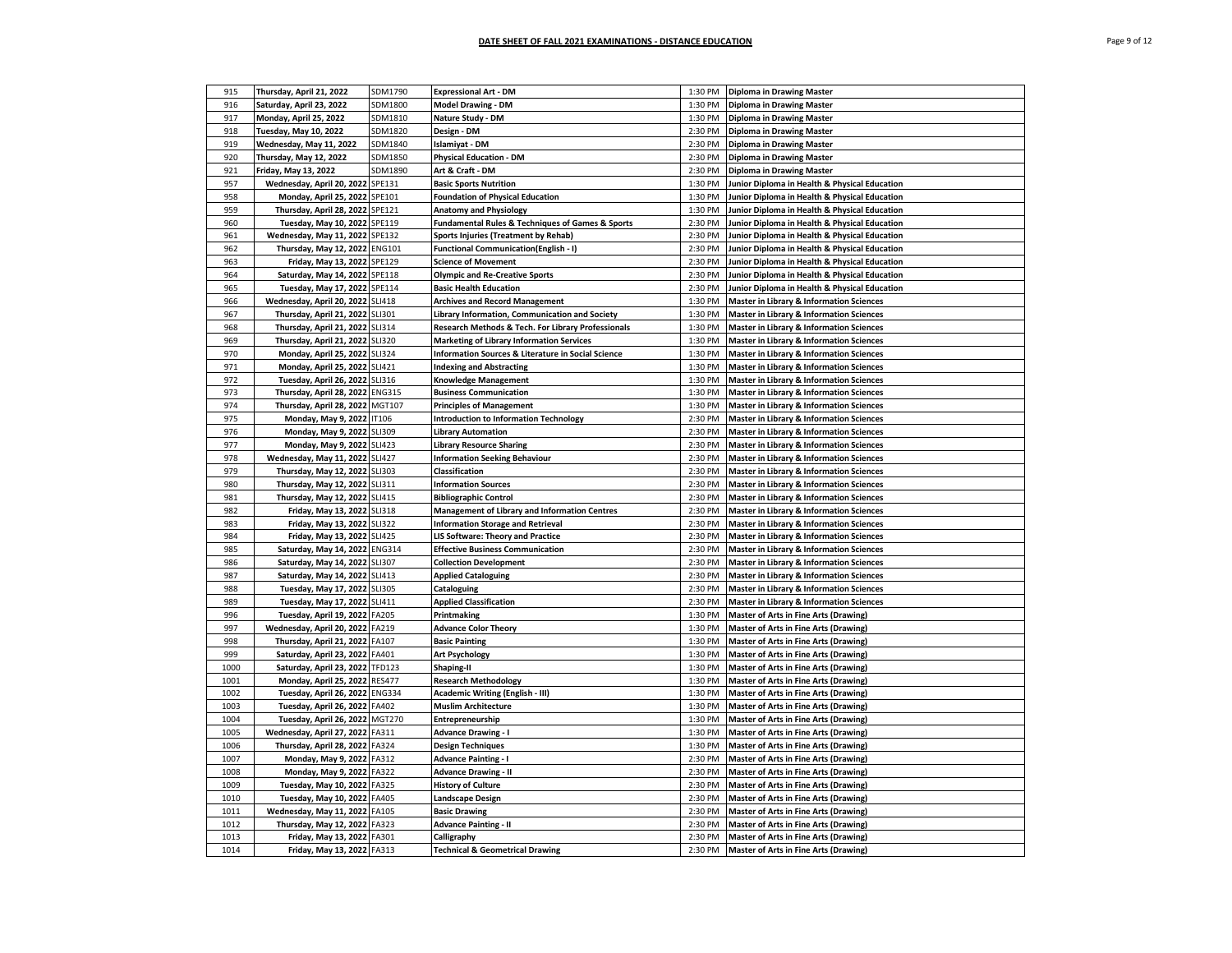| 1015 | Friday, May 13, 2022 FA412       |               | <b>Art Criticism</b>                       | 2:30 PM | Master of Arts in Fine Arts (Drawing)                     |
|------|----------------------------------|---------------|--------------------------------------------|---------|-----------------------------------------------------------|
| 1016 | Saturday, May 14, 2022 ENG314    |               | <b>Effective Business Communication</b>    | 2:30 PM | <b>Master of Arts in Fine Arts (Drawing)</b>              |
| 1017 | Saturday, May 14, 2022 FA106     |               | <b>Materials and Processes</b>             | 2:30 PM | Master of Arts in Fine Arts (Drawing)                     |
| 1018 | Monday, May 16, 2022 FA433       |               | <b>Advance Drawing - III</b>               | 2:30 PM | <b>Master of Arts in Fine Arts (Drawing)</b>              |
| 1019 | Tuesday, May 17, 2022 FA109      |               | <b>History of Art</b>                      | 2:30 PM | <b>Master of Arts in Fine Arts (Drawing)</b>              |
| 1020 | Tuesday, April 19, 2022 FA205    |               | Printmaking                                | 1:30 PM | Master of Arts in Fine Arts (Drawing) - 2.5 Years         |
| 1021 | Wednesday, April 20, 2022        | FA104         | <b>Color Theory</b>                        | 1:30 PM | Master of Arts in Fine Arts (Drawing) - 2.5 Years         |
| 1022 | Thursday, April 21, 2022 FA107   |               | <b>Basic Painting</b>                      | 1:30 PM | Master of Arts in Fine Arts (Drawing) - 2.5 Years         |
| 1023 | Saturday, April 23, 2022         | FA401         | <b>Art Psychology</b>                      | 1:30 PM | Master of Arts in Fine Arts (Drawing) - 2.5 Years         |
| 1024 | Saturday, April 23, 2022         | <b>TFD123</b> | Shaping-II                                 | 1:30 PM | Master of Arts in Fine Arts (Drawing) - 2.5 Years         |
| 1025 | Monday, April 25, 2022 RES477    |               | <b>Research Methodology</b>                | 1:30 PM | Master of Arts in Fine Arts (Drawing) - 2.5 Years         |
| 1026 | Tuesday, April 26, 2022 ENG334   |               | Academic Writing (English - III)           | 1:30 PM | Master of Arts in Fine Arts (Drawing) - 2.5 Years         |
| 1027 | Tuesday, April 26, 2022          | FA402         | <b>Muslim Architecture</b>                 | 1:30 PM | Master of Arts in Fine Arts (Drawing) - 2.5 Years         |
| 1028 | Wednesday, April 27, 2022 FA311  |               | <b>Advance Drawing - I</b>                 | 1:30 PM | Master of Arts in Fine Arts (Drawing) - 2.5 Years         |
| 1029 | Thursday, April 28, 2022 FA324   |               | <b>Design Techniques</b>                   | 1:30 PM | Master of Arts in Fine Arts (Drawing) - 2.5 Years         |
| 1030 | Thursday, April 28, 2022 TFD121  |               | Shaping - I                                | 1:30 PM | Master of Arts in Fine Arts (Drawing) - 2.5 Years         |
|      |                                  |               |                                            | 2:30 PM |                                                           |
| 1031 | Monday, May 9, 2022 FA312        |               | <b>Advance Painting - I</b>                |         | Master of Arts in Fine Arts (Drawing) - 2.5 Years         |
| 1032 | Monday, May 9, 2022              | FA322         | <b>Advance Drawing - II</b>                | 2:30 PM | Master of Arts in Fine Arts (Drawing) - 2.5 Years         |
| 1033 | Tuesday, May 10, 2022 FA100      |               | Art & Crafts                               | 2:30 PM | Master of Arts in Fine Arts (Drawing) - 2.5 Years         |
| 1034 | Tuesday, May 10, 2022 FA102      |               | Painting                                   | 2:30 PM | Master of Arts in Fine Arts (Drawing) - 2.5 Years         |
| 1035 | Tuesday, May 10, 2022 FA325      |               | <b>History of Culture</b>                  | 2:30 PM | Master of Arts in Fine Arts (Drawing) - 2.5 Years         |
| 1036 | Tuesday, May 10, 2022 FA405      |               | Landscape Design                           | 2:30 PM | Master of Arts in Fine Arts (Drawing) - 2.5 Years         |
| 1037 | Wednesday, May 11, 2022 FA105    |               | <b>Basic Drawing</b>                       | 2:30 PM | Master of Arts in Fine Arts (Drawing) - 2.5 Years         |
| 1038 | Thursday, May 12, 2022           | FA323         | <b>Advance Painting - II</b>               | 2:30 PM | Master of Arts in Fine Arts (Drawing) - 2.5 Years         |
| 1039 | Friday, May 13, 2022 FA301       |               | Calligraphy                                | 2:30 PM | Master of Arts in Fine Arts (Drawing) - 2.5 Years         |
| 1040 | Friday, May 13, 2022             | FA313         | <b>Technical &amp; Geometrical Drawing</b> | 2:30 PM | Master of Arts in Fine Arts (Drawing) - 2.5 Years         |
| 1041 | Friday, May 13, 2022 FA412       |               | <b>Art Criticism</b>                       | 2:30 PM | Master of Arts in Fine Arts (Drawing) - 2.5 Years         |
| 1042 | Saturday, May 14, 2022           | FA106         | <b>Materials and Processes</b>             | 2:30 PM | Master of Arts in Fine Arts (Drawing) - 2.5 Years         |
| 1043 | Monday, May 16, 2022 FA101       |               | <b>Drawing</b>                             | 2:30 PM | Master of Arts in Fine Arts (Drawing) - 2.5 Years         |
| 1044 | Monday, May 16, 2022 FA433       |               | <b>Advance Drawing - III</b>               | 2:30 PM | Master of Arts in Fine Arts (Drawing) - 2.5 Years         |
| 1045 | Tuesday, May 17, 2022 FA109      |               | <b>History of Art</b>                      | 2:30 PM | Master of Arts in Fine Arts (Drawing) - 2.5 Years         |
| 1046 | Monday, April 18, 2022 TFD421    |               | Fibers & Yarn                              | 1:30 PM | Master of Arts in Textile & Fashion Designing - 2 Years   |
| 1047 | Monday, April 25, 2022           | <b>TFD441</b> | <b>Surface Embellishment</b>               | 1:30 PM | Master of Arts in Textile & Fashion Designing - 2 Years   |
| 1048 | Wednesday, April 27, 2022 TFD362 |               | <b>Advanced Drawing II</b>                 | 1:30 PM | Master of Arts in Textile & Fashion Designing - 2 Years   |
| 1049 | Tuesday, May 10, 2022 TFD358     |               | <b>Textile Marketing &amp; Management</b>  | 2:30 PM | Master of Arts in Textile & Fashion Designing - 2 Years   |
| 1050 | Monday, May 16, 2022 TFD414      |               | Design History and Theory - II             | 2:30 PM | Master of Arts in Textile & Fashion Designing - 2 Years   |
| 1051 | Monday, April 18, 2022           | <b>TFD421</b> | Fibers & Yarn                              | 1:30 PM | Master of Arts in Textile & Fashion Designing - 2.5 Years |
| 1052 | Tuesday, April 19, 2022 TFD369   |               | Digital Design - Adobe Illustrator         | 1:30 PM | Master of Arts in Textile & Fashion Designing - 2.5 Years |
| 1053 | Thursday, April 21, 2022 TFD107  |               | <b>History of Costume</b>                  | 1:30 PM | Master of Arts in Textile & Fashion Designing - 2.5 Years |
| 1054 | Thursday, April 21, 2022 TFD270  |               | Draping - I                                | 1:30 PM | Master of Arts in Textile & Fashion Designing - 2.5 Years |
| 1055 | Saturday, April 23, 2022         | <b>TFD223</b> | <b>Fashion Design - I</b>                  | 1:30 PM | Master of Arts in Textile & Fashion Designing - 2.5 Years |
| 1056 | Monday, April 25, 2022 RES477    |               | <b>Research Methodology</b>                | 1:30 PM | Master of Arts in Textile & Fashion Designing - 2.5 Years |
| 1057 | Monday, April 25, 2022           | <b>TFD441</b> | <b>Surface Embellishment</b>               | 1:30 PM | Master of Arts in Textile & Fashion Designing - 2.5 Years |
| 1058 | Wednesday, April 27, 2022        | <b>TFD362</b> | <b>Advanced Drawing II</b>                 | 1:30 PM | Master of Arts in Textile & Fashion Designing - 2.5 Years |
| 1059 | Thursday, April 28, 2022         | <b>TFD215</b> | Pattern                                    | 1:30 PM | Master of Arts in Textile & Fashion Designing - 2.5 Years |
| 1060 | Monday, May 9, 2022              | <b>TFD373</b> | Weave Design Studio - II                   | 2:30 PM | Master of Arts in Textile & Fashion Designing - 2.5 Years |
| 1061 | Tuesday, May 10, 2022            | MA110         | <b>Mathematics II (Calculus)</b>           | 2:30 PM | Master of Arts in Textile & Fashion Designing - 2.5 Years |
| 1062 | Tuesday, May 10, 2022            | <b>TFD358</b> | <b>Textile Marketing &amp; Management</b>  | 2:30 PM | Master of Arts in Textile & Fashion Designing - 2.5 Years |
| 1063 | Thursday, May 12, 2022 TFD125    |               | <b>Textile Basics (Design-1)</b>           | 2:30 PM | Master of Arts in Textile & Fashion Designing - 2.5 Years |
| 1064 | Friday, May 13, 2022 TFD308      |               | <b>Textile Designing - II</b>              | 2:30 PM | Master of Arts in Textile & Fashion Designing - 2.5 Years |
| 1065 | Saturday, May 14, 2022 TFD451    |               | <b>Fashion Accessories</b>                 | 2:30 PM | Master of Arts in Textile & Fashion Designing - 2.5 Years |
| 1066 | Monday, May 16, 2022             | <b>TFD100</b> | <b>Basic Sewing</b>                        | 2:30 PM | Master of Arts in Textile & Fashion Designing - 2.5 Years |
| 1067 | Monday, May 16, 2022 TFD414      |               | Design History and Theory - II             | 2:30 PM | Master of Arts in Textile & Fashion Designing - 2.5 Years |
| 1068 | Wednesday, April 20, 2022        | <b>URD423</b> | Usool-e-Tangeed                            | 1:30 PM | Master of Arts in Urdu                                    |
| 1069 | Thursday, April 21, 2022 URD326  |               | Urdu Ghazal                                | 1:30 PM | <b>Master of Arts in Urdu</b>                             |
| 1070 | Thursday, April 21, 2022         | <b>URD433</b> | <b>Jadeed Urdu Shaere</b>                  | 1:30 PM | Master of Arts in Urdu                                    |
| 1071 | Monday, April 25, 2022 URD314    |               | Afsanvee Adab - I                          | 1:30 PM | <b>Master of Arts in Urdu</b>                             |
| 1072 | Monday, April 25, 2022 URD427    |               | <b>Muasir Sheyre Adab</b>                  | 1:30 PM | <b>Master of Arts in Urdu</b>                             |
| 1073 | Monday, April 25, 2022 URD441    |               | Tarjuma: Usool o Mubahis                   | 1:30 PM | <b>Master of Arts in Urdu</b>                             |
|      |                                  |               |                                            |         |                                                           |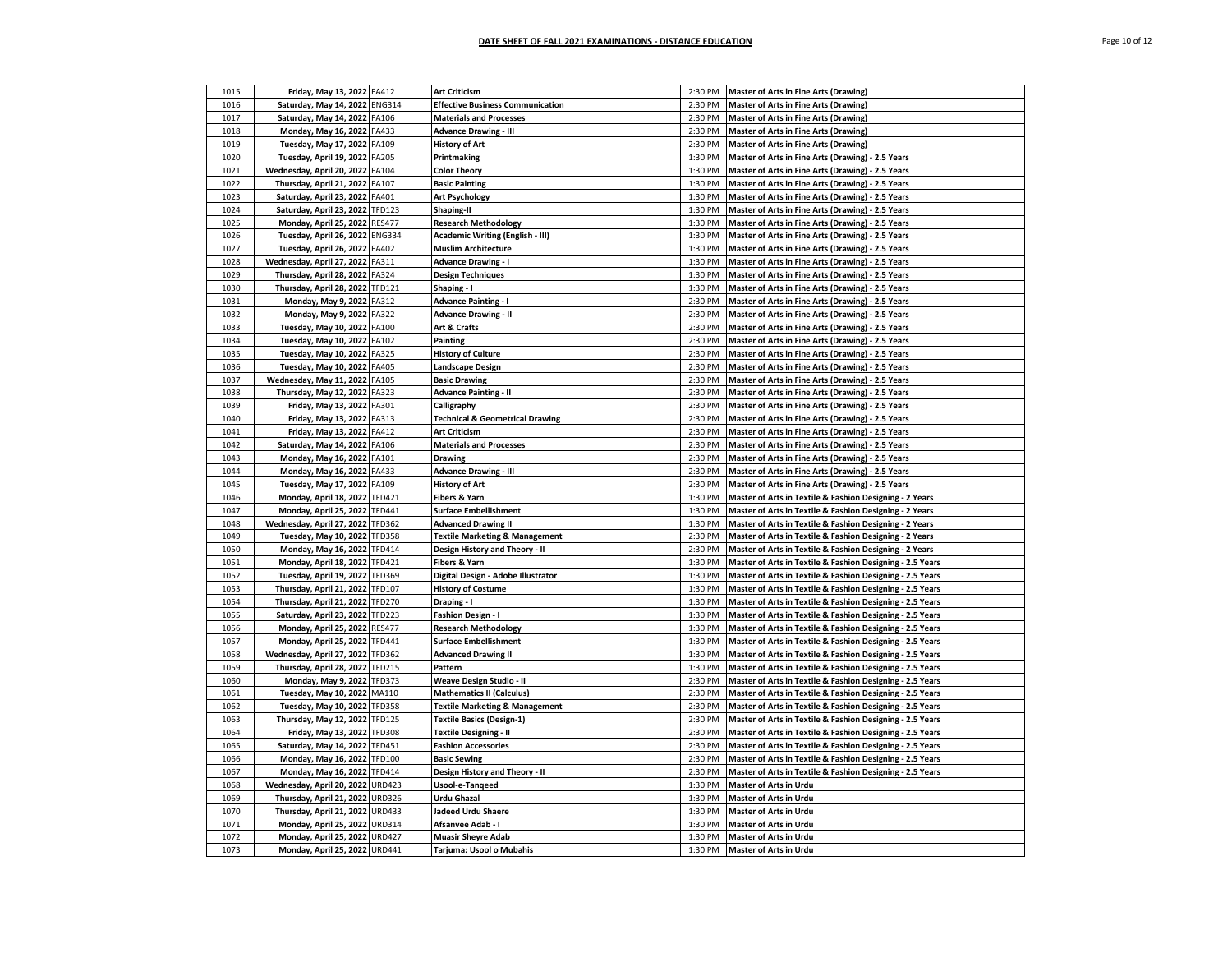| 1074 | Tuesday, April 26, 2022 URD322   |               | Tareekh-e-Zuban o Adab-e-Urdu - II                          | 1:30 PM | <b>Master of Arts in Urdu</b>     |
|------|----------------------------------|---------------|-------------------------------------------------------------|---------|-----------------------------------|
| 1075 | Thursday, April 28, 2022 URD316  |               | Urdu Qawaed o Emla                                          | 1:30 PM | <b>Master of Arts in Urdu</b>     |
| 1076 | Thursday, April 28, 2022 URD324  |               | Qadeem Asaleeb Nasr                                         | 1:30 PM | <b>Master of Arts in Urdu</b>     |
| 1077 | Thursday, April 28, 2022 URD429  |               | Lughat Navese Ka Fun Aur Riwayat                            | 1:30 PM | <b>Master of Arts in Urdu</b>     |
| 1078 | Monday, May 9, 2022 URD328       |               | Adbeyat Khyber Pakhtunkhwa, Urdu                            | 2:30 PM | <b>Master of Arts in Urdu</b>     |
| 1079 | Monday, May 9, 2022 URD330       |               | <b>Muasir Nasree Adab</b>                                   | 2:30 PM | Master of Arts in Urdu            |
|      |                                  |               |                                                             |         |                                   |
| 1080 | Tuesday, May 10, 2022 URD310     |               | Tareekh-e-Zuban o Adab-e-Urdu - I                           | 2:30 PM | Master of Arts in Urdu            |
| 1081 | Wednesday, May 11, 2022 URD332   |               | <b>Aalme Classic Adab</b>                                   | 2:30 PM | Master of Arts in Urdu            |
| 1082 | Wednesday, May 11, 2022 URD419   |               | Afsanvee Adab - II                                          | 2:30 PM | <b>Master of Arts in Urdu</b>     |
| 1083 | Wednesday, May 11, 2022          | <b>URD425</b> | Fasahat-o-Blaghat                                           | 2:30 PM | Master of Arts in Urdu            |
| 1084 | Thursday, May 12, 2022 URD320    |               | Adab Aur Eblagheyat                                         | 2:30 PM | Master of Arts in Urdu            |
| 1085 | Friday, May 13, 2022 URD421      |               | Jadeed Asaleeb Nasr                                         | 2:30 PM | Master of Arts in Urdu            |
| 1086 | Friday, May 13, 2022 URD439      |               | Tadrees-e-Urdu                                              | 2:30 PM | Master of Arts in Urdu            |
| 1087 | Saturday, May 14, 2022 URD437    |               | Lasaniyat                                                   | 2:30 PM | Master of Arts in Urdu            |
| 1088 | Monday, May 16, 2022 URD312      |               | Qadeem Azaf (Manuwe, Qaseeda, Marseea)                      | 2:30 PM | <b>Master of Arts in Urdu</b>     |
| 1089 | Monday, May 16, 2022 URD431      |               | Igbal Ka Khasusi Mutalea                                    | 2:30 PM | Master of Arts in Urdu            |
| 1090 | Monday, May 16, 2022 URD435      |               | Usool-e-Tehgeeg o Tadveen                                   | 2:30 PM | <b>Master of Arts in Urdu</b>     |
| 1091 | Tuesday, May 17, 2022 URD318     |               | Adab Aur Samaji Alum                                        | 2:30 PM | Master of Arts in Urdu            |
| 1099 | Wednesday, April 20, 2022 FIN568 |               | <b>Investment Analysis / Management</b>                     | 1:30 PM | <b>Master of Commerce</b>         |
| 1100 | Wednesday, April 20, 2022 MGT413 |               | <b>Project Management</b>                                   | 1:30 PM | <b>Master of Commerce</b>         |
| 1101 | Monday, April 25, 2022 FIN330    |               | <b>Analysis of Financial Statement-I</b>                    | 1:30 PM | <b>Master of Commerce</b>         |
| 1102 | Monday, April 25, 2022 FIN475    |               | <b>Tax Policy and Management</b>                            | 1:30 PM | <b>Master of Commerce</b>         |
| 1103 | Monday, April 25, 2022 MA321     |               | <b>Business Mathematics and Statistics</b>                  | 1:30 PM | <b>Master of Commerce</b>         |
| 1104 | Monday, April 25, 2022 MGT427    |               | <b>Industrial Management</b>                                | 1:30 PM | <b>Master of Commerce</b>         |
| 1105 | Tuesday, April 26, 2022 MGT270   |               |                                                             | 1:30 PM | <b>Master of Commerce</b>         |
| 1106 | Wednesday, April 27, 2022 ECO380 |               | Entrepreneurship<br><b>Quantitative Methods in Business</b> | 1:30 PM | <b>Master of Commerce</b>         |
|      |                                  |               |                                                             |         |                                   |
| 1107 | Wednesday, April 27, 2022 FIN470 |               | <b>Fraud Prevention Management</b>                          | 1:30 PM | <b>Master of Commerce</b>         |
| 1108 | Wednesday, April 27, 2022 RES379 |               | <b>Research Methods in Business</b>                         | 1:30 PM | <b>Master of Commerce</b>         |
| 1109 | Thursday, April 28, 2022 FIN332  |               | <b>Financial Institutions and Markets</b>                   | 1:30 PM | <b>Master of Commerce</b>         |
| 1110 | Monday, May 9, 2022 MKT335       |               | <b>Sales Management</b>                                     | 2:30 PM | <b>Master of Commerce</b>         |
| 1111 | Tuesday, May 10, 2022 ECO361     |               | <b>Managerial Economics</b>                                 | 2:30 PM | <b>Master of Commerce</b>         |
| 1112 | Tuesday, May 10, 2022 FIN335     |               | <b>International Banking</b>                                | 2:30 PM | <b>Master of Commerce</b>         |
| 1113 | Tuesday, May 10, 2022 FIN425     |               | <b>Islamic Mode of Finance</b>                              | 2:30 PM | <b>Master of Commerce</b>         |
| 1114 | Wednesday, May 11, 2022 ACC223   |               | Auditing - I                                                | 2:30 PM | <b>Master of Commerce</b>         |
| 1115 | Thursday, May 12, 2022 MGT345    |               | <b>Organizational Behavior</b>                              | 2:30 PM | <b>Master of Commerce</b>         |
| 1116 | Friday, May 13, 2022 FIN451      |               | <b>Project Appraisal</b>                                    | 2:30 PM | <b>Master of Commerce</b>         |
| 1117 | Friday, May 13, 2022 HR333       |               | <b>Human Resource Management</b>                            | 2:30 PM | <b>Master of Commerce</b>         |
| 1118 | Monday, May 16, 2022 ACC315      |               | <b>Applied Accounting</b>                                   | 2:30 PM | <b>Master of Commerce</b>         |
| 1119 | Monday, May 16, 2022 FIN315      |               | <b>Banking and Finance</b>                                  | 2:30 PM | <b>Master of Commerce</b>         |
| 1120 | Monday, May 16, 2022 FIN434      |               | <b>Financial Management</b>                                 | 2:30 PM | <b>Master of Commerce</b>         |
| 1121 | Tuesday, May 17, 2022 ACC224     |               | Auditing - II                                               | 2:30 PM | <b>Master of Commerce</b>         |
| 1122 | Tuesday, May 17, 2022 IT479      |               | <b>Accounting Information Systems</b>                       | 2:30 PM | <b>Master of Commerce</b>         |
| 1123 | Monday, April 25, 2022 CS110     |               | <b>Introduction to Computer Science</b>                     | 1:30 PM | <b>Master of Computer Science</b> |
| 1124 | Thursday, April 28, 2022 CS116   |               | <b>Programming Fundamentals</b>                             | 1:30 PM | <b>Master of Computer Science</b> |
| 1125 | Monday, May 9, 2022 COM304       |               | <b>Data Communications and Computer Networks</b>            | 2:30 PM | <b>Master of Computer Science</b> |
| 1126 | Tuesday, May 10, 2022 EE350      |               | <b>Basic Electronics and DLD</b>                            | 2:30 PM | <b>Master of Computer Science</b> |
| 1127 | Wednesday, May 11, 2022 MA301    |               | <b>Mathematical Theory for CS</b>                           | 2:30 PM | <b>Master of Computer Science</b> |
| 1128 | Saturday, May 14, 2022 ENG314    |               | <b>Effective Business Communication</b>                     | 2:30 PM | <b>Master of Computer Science</b> |
| 1129 | Monday, April 18, 2022 SME633    |               | <b>Curriculum Development and Implementation</b>            | 1:30 PM | <b>Master of Education</b>        |
| 1130 | Wednesday, April 20, 2022 SME632 |               | <b>Education in Pakistan: Problems Issues and Trends</b>    | 1:30 PM | <b>Master of Education</b>        |
| 1131 | Thursday, April 21, 2022 SME626  |               | <b>Comparative Education</b>                                | 1:30 PM | <b>Master of Education</b>        |
| 1132 |                                  |               |                                                             | 1:30 PM | <b>Master of Education</b>        |
|      | Monday, April 25, 2022 SME653    |               | <b>Teaching Strategies</b>                                  |         |                                   |
| 1133 | Thursday, April 28, 2022 SME631  |               | <b>Educational Management and Supervision</b>               | 1:30 PM | <b>Master of Education</b>        |
| 1134 | Monday, May 9, 2022 SME638       |               | <b>Higher Education</b>                                     | 2:30 PM | <b>Master of Education</b>        |
| 1135 | Tuesday, May 10, 2022 SME628     |               | <b>Educational Research</b>                                 | 2:30 PM | <b>Master of Education</b>        |
| 1136 | Tuesday, May 10, 2022 SME639     |               | <b>Women Education</b>                                      | 2:30 PM | <b>Master of Education</b>        |
| 1137 | Wednesday, May 11, 2022          | <b>SME629</b> | <b>Advance Educational Psychology</b>                       | 2:30 PM | <b>Master of Education</b>        |
| 1138 | Thursday, May 12, 2022 SME630    |               | <b>Guidance and Counseling</b>                              | 2:30 PM | <b>Master of Education</b>        |
| 1139 | Thursday, May 12, 2022 SME643    |               | Non-Formal and Distance Education                           | 2:30 PM | <b>Master of Education</b>        |